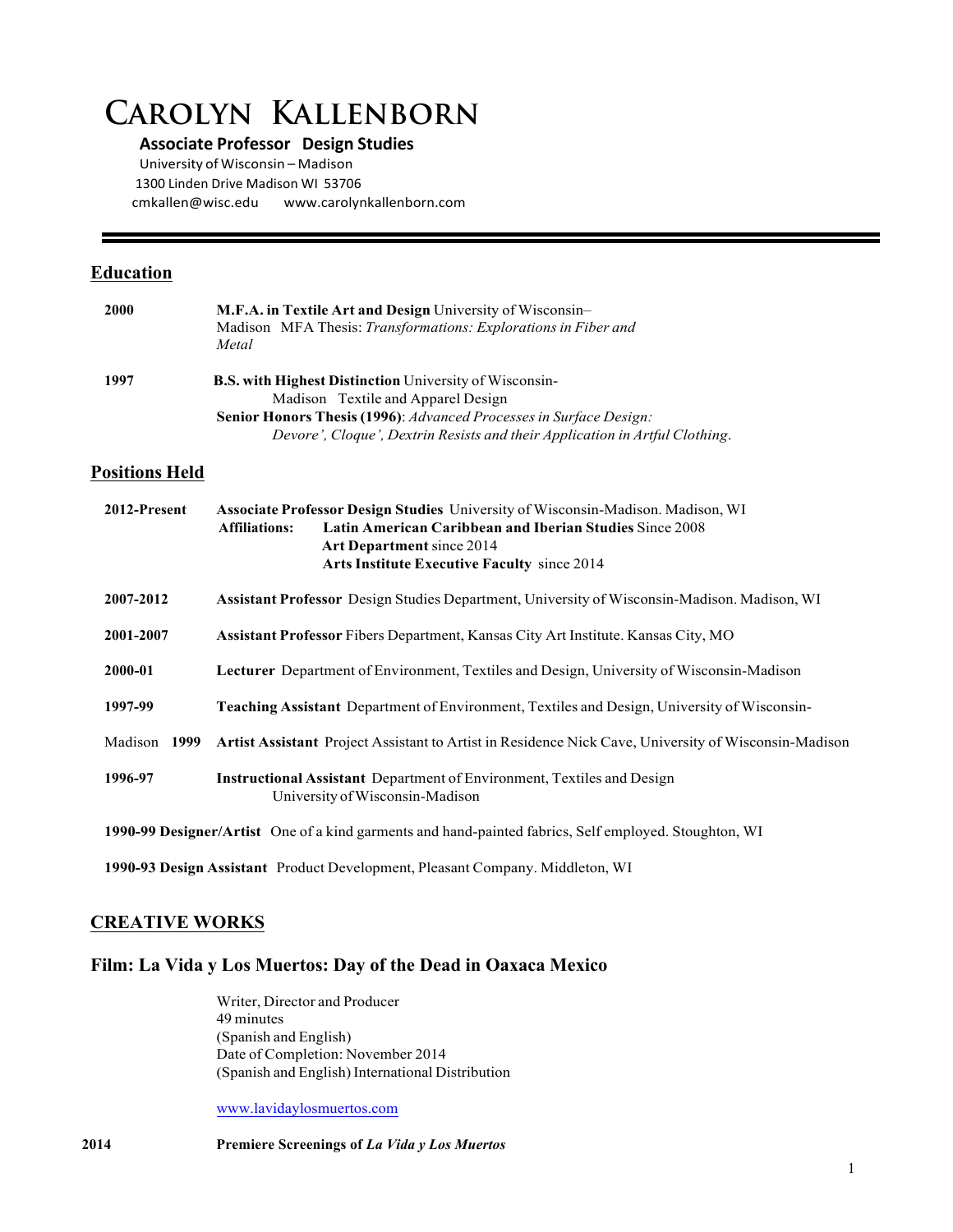#### **Premiere Event: Edgewood College, Madison WI**

Co-sponsored by Edgewood College and Latin American Caribbean Studies University of Wisconsin – Madison. Madison, WI

## **Film Short: Altares y Panteones**

20 minute gallery loop (Spanish and English) Date of completion October 2014 Special edit for Day of the Dead Festival for:

#### **De Young Museum of San Francisco**

San Francisco, CA

#### **Film: Woven Lives: Contemporary Textiles from Ancient Oaxacan Traditions**

Writer, Director and Producer 1 hour 16 minute documentary on Zapotec weavers in Oaxaca Mexico (Spanish and English) International Distribution Released: 2011

www.vidasentretejidas.com www.wovenlivesoaxaca.com

#### **On-going Selected Colleges and Universities that have used** *Woven Lives* **in the classroom**

Instituto Politécnico Nacional - Centro Interdisciplinario de Investigación para el Desarrollo Integral Regional Unidad Oaxaca, Oaxaca, Mexico *Nattional Polytechnic Institute – Interdiciplinary Research Centerfor Comprehensive Regional Develepment* Oaxaca Cultural Studies

Escuela de Bellas Artes-Universidad Autónoma ¨Benito Juarez¨de Oaxaca, Mexico School of the Fine Arts – Autonomous University ¨Benito Juarez¨ Oaxaca

Colegio de Estudios Cientificos y Tchnológias San Pablo de Mitla Oaxaca Mexico

Hong Kong Polytechnic University, Hong Kong

Pratt School of the Arts, New York, NY

School of Art Institute of Chicago, Chicago

IL University of Oregon, Eugene, OR

University of Wisconsin-Madison WI Anthropology and Design Studies

Purdue University, Bloomington, IN

Teacher Institute, University of Wisconsin-Milwaukee

#### **Educational Distribution in US**

through Films for the Humanities and Sciences http://ffh.films.com/

#### **Educational Distribution in Australia, United Kingdom and New Zealand**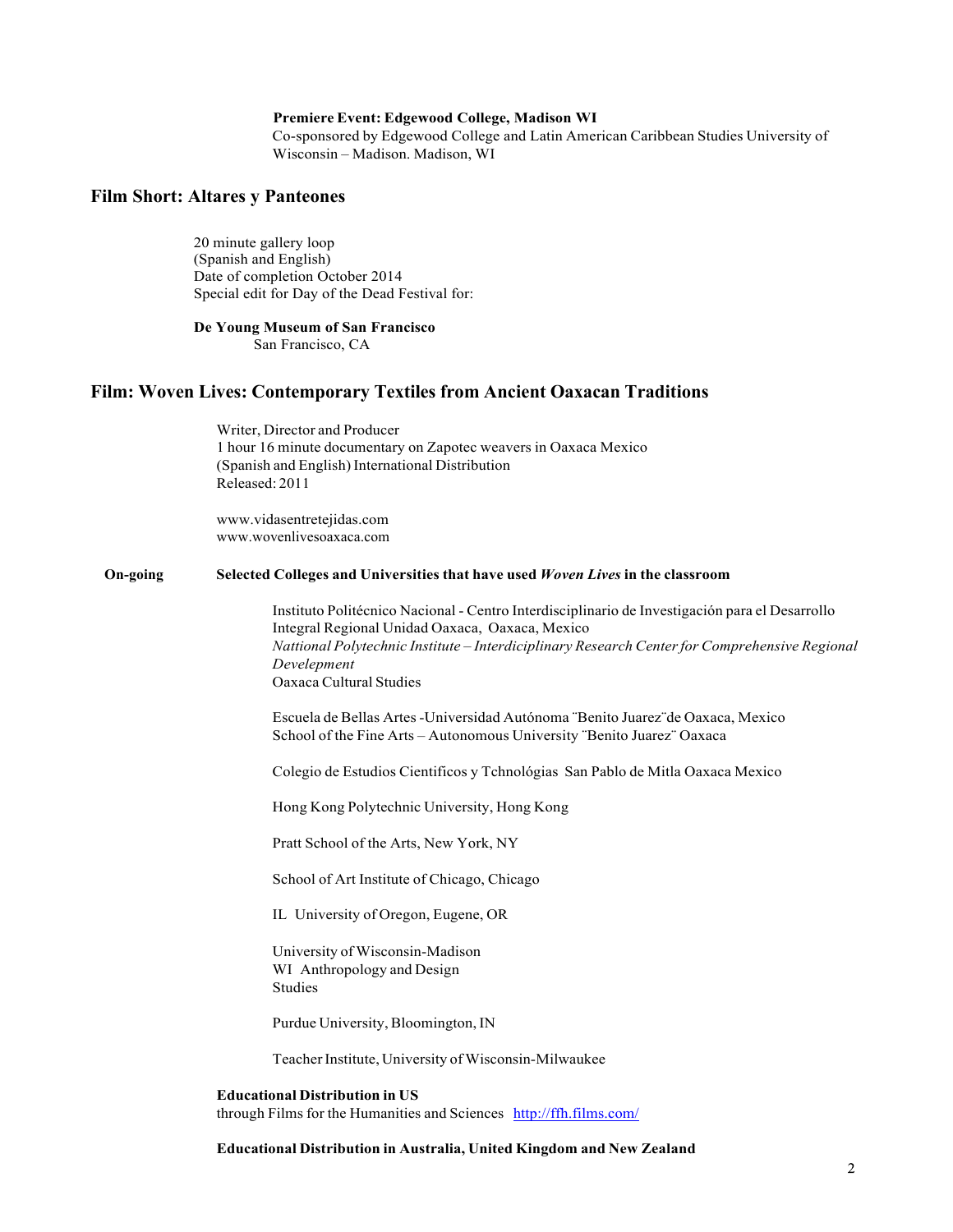through Artfilms Inc. of Australia: http://www.artfilms.com.au/

## **Selected International Film Screenings of Woven Lives**

| 2014         | Hong Kong Polytechnic Institute (multiple showings)                                                                                                                                                                              |
|--------------|----------------------------------------------------------------------------------------------------------------------------------------------------------------------------------------------------------------------------------|
|              | On-going screenings as part of the traveling exhibition The Art of the Rebozo (scheduled)                                                                                                                                        |
|              | British Museum of Textile and Fashion. London, United                                                                                                                                                                            |
|              | Kingdom Franz Mayer Museum. Mexico City, Mexico                                                                                                                                                                                  |
|              | Museo Textil de Oaxaca. Oaxaca, Mexico                                                                                                                                                                                           |
| 2013<br>2012 | Palacio Municipal de Mitla, San Pablo de Mitla, Oaxaca Mexico<br><b>Textile Society of America (TSA) International Conference</b><br>Textiles and Politics 13 <sup>th</sup> Biennial Symposium. Washington,<br>DC (2 screenings) |
|              | <b>Mexican Film Festival</b><br>Mexican Chamber of Commerce. Hong Kong, China                                                                                                                                                    |
|              | <b>Special Showing</b><br>Friends of the Art Museum<br>In attendance: Mexican Counsul General to Hong Kong Alicia Buenrostro<br>Massieu Chinese University of Hong Kong, Hong Kong, China                                        |
| 2011         | <b>Surface Design Association International Textile Conference</b><br>Confluence Minneapolis, MN                                                                                                                                 |
|              | <b>European Textile Network Conference</b><br>Rewind, Play Forward Kaunas, Lithuania                                                                                                                                             |
|              | <b>World Textile Network International Conference</b><br>International Biennial of Contemporary Textile Art Oaxaca, Mexico                                                                                                       |
|              | <b>Natural Dye Workshop</b><br>Screening in conjunction with workshop by Linda LaBelle for traditional rug weavers<br>Shymkent, Kazakhstan                                                                                       |
|              | <b>Maiwa Textile Symposium 2011</b><br>Screening in conjunction with workshop Tapestry Weaving: Zapotec Traditions by Elaine Duncan<br>Vancouver, Canada                                                                         |
|              | <b>Museo Textil de Oaxaca 2011</b><br>In Conjunction with the exhibition <i>Hilos en el pais de las Nubes</i> (Multiple Screenings)<br>Museo Textil de Oaxaca. Oaxaca, Mexico                                                    |
|              | <b>Selected National Film Screenings of Woven Lives</b>                                                                                                                                                                          |
| 2014         | Environmental Film Festival - Washington DC<br>Woven Lives Screening sponsored by The Textile Museum, and George Washington                                                                                                      |

**2012 In conjunction with the exhibition** *Hilos de la Vida/Threads of Life* Museum of Ventura County. Ventura, CA

University George Washington University, Washington DC

**Teacher Institute, University ofWisconsin-Milwaukee**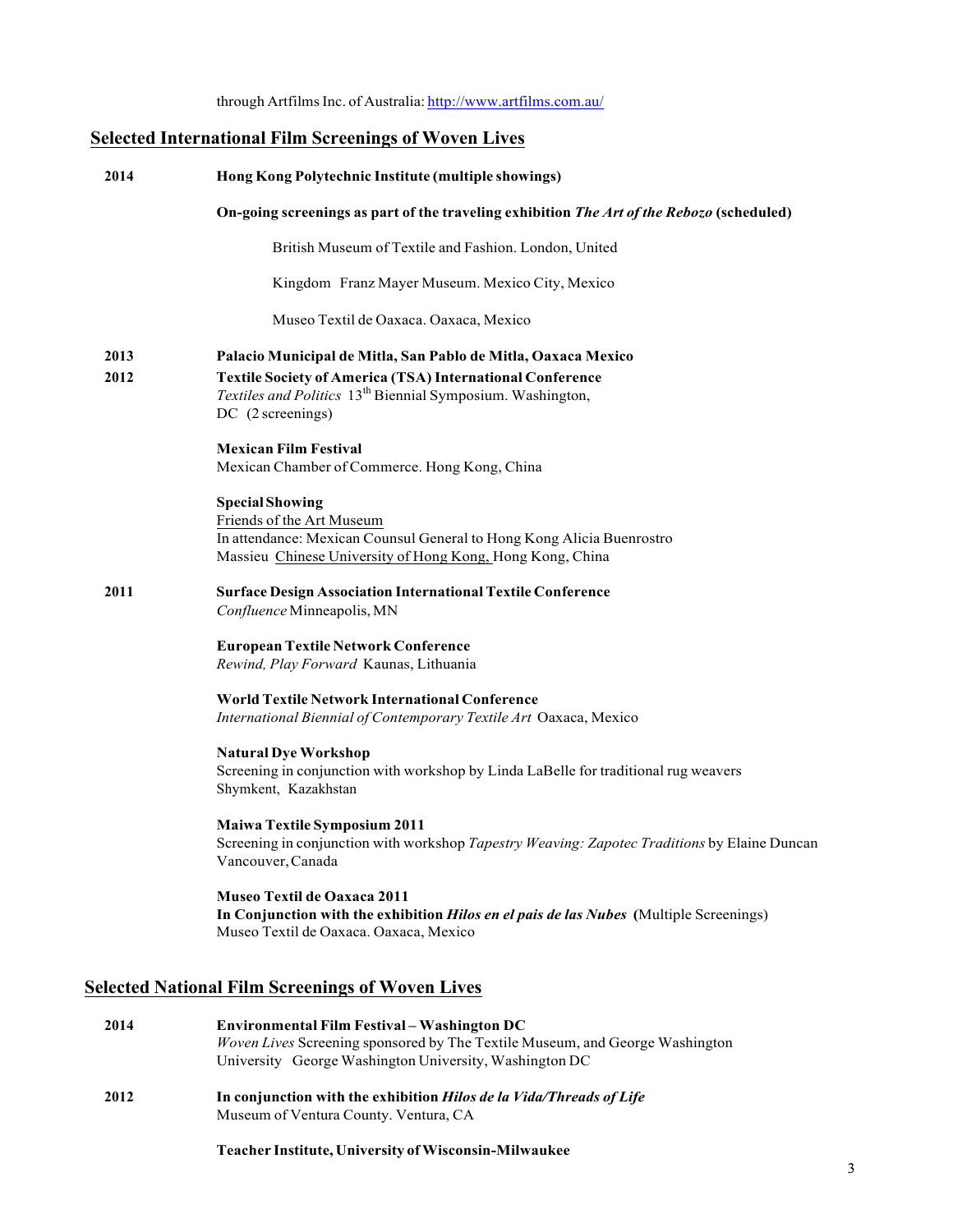| The Politics of Motherhood                                                            |
|---------------------------------------------------------------------------------------|
| High school Spanish and Social Studies/History high school and university instructors |
| University of Wisconsin-Milwaukee, Milwaukee, WI                                      |

#### **Special showing for the Ruth Ketterer Harris Annual Textile Lecture**

Sponsored by the Helen Louise Allen Textile Collection University of Wisconsin-Madison. Madison, WI

**2011** Political Science and World of the Arts Class University of Wisconsin-Whitewater. Whitewater, WI

> **Early Music Festival** University of Wisconsin-Madison. Madison, WI

#### **Wisconsin Science Festival**

Wisconsin Institute for Discovery University of Wisconsin-Madison. Madison, WI

**Madison Weavers Guild** Madison, WI

#### **Centro Hispano** Latino community center Madison, WI

#### **Premiere Event: Union South**

Co-sponsored by Arts Institute, School of Human Ecology, Latin American Caribbean Studies and Center for Action in Latin America. University of Wisconsin – Madison. Madison, WI

## **ExhibitionsInternational**

| 2014 | <b>Nightmares and Dreams</b> (solo                                     |
|------|------------------------------------------------------------------------|
|      | exhibition) Polytechnic University of                                  |
|      | Hong Kong Hong Kong, China                                             |
|      | With support from the Mexican Consulate                                |
| 2012 | Tormentas y sueños (solo exhibition) (catalogue)                       |
|      | <b>Nightmares and Dreams</b>                                           |
|      | Museo Textil de Oaxaca                                                 |
|      | Ciudad de Juarez Oaxaca, Mexico                                        |
| 2011 | <i>Esperanza</i> (solo exhibition)                                     |
|      | Hope                                                                   |
|      | Gordon Parks Gallery, Metropolitan State University,                   |
|      | International Textile Conference. Minneapolis, MN                      |
| 2010 | <b>Fiber Art From East and West (invitational</b>                      |
|      | exhibition) Wuhan Textile University                                   |
|      | Library Gallery. Wuhan, China                                          |
| 2009 | <b>Works Installed</b>                                                 |
|      | Museo Textil de Oaxaca. Ciudad de Juarez, Oaxaca Mexico                |
| 2007 | <b>Intimate Apparel</b>                                                |
|      | PI Gallery                                                             |
|      | Surface Design Association's International Conference, Kansas City, MO |
|      | <b>Sum of the Parts</b>                                                |
|      | H & R Block Artspace. Member show                                      |
|      |                                                                        |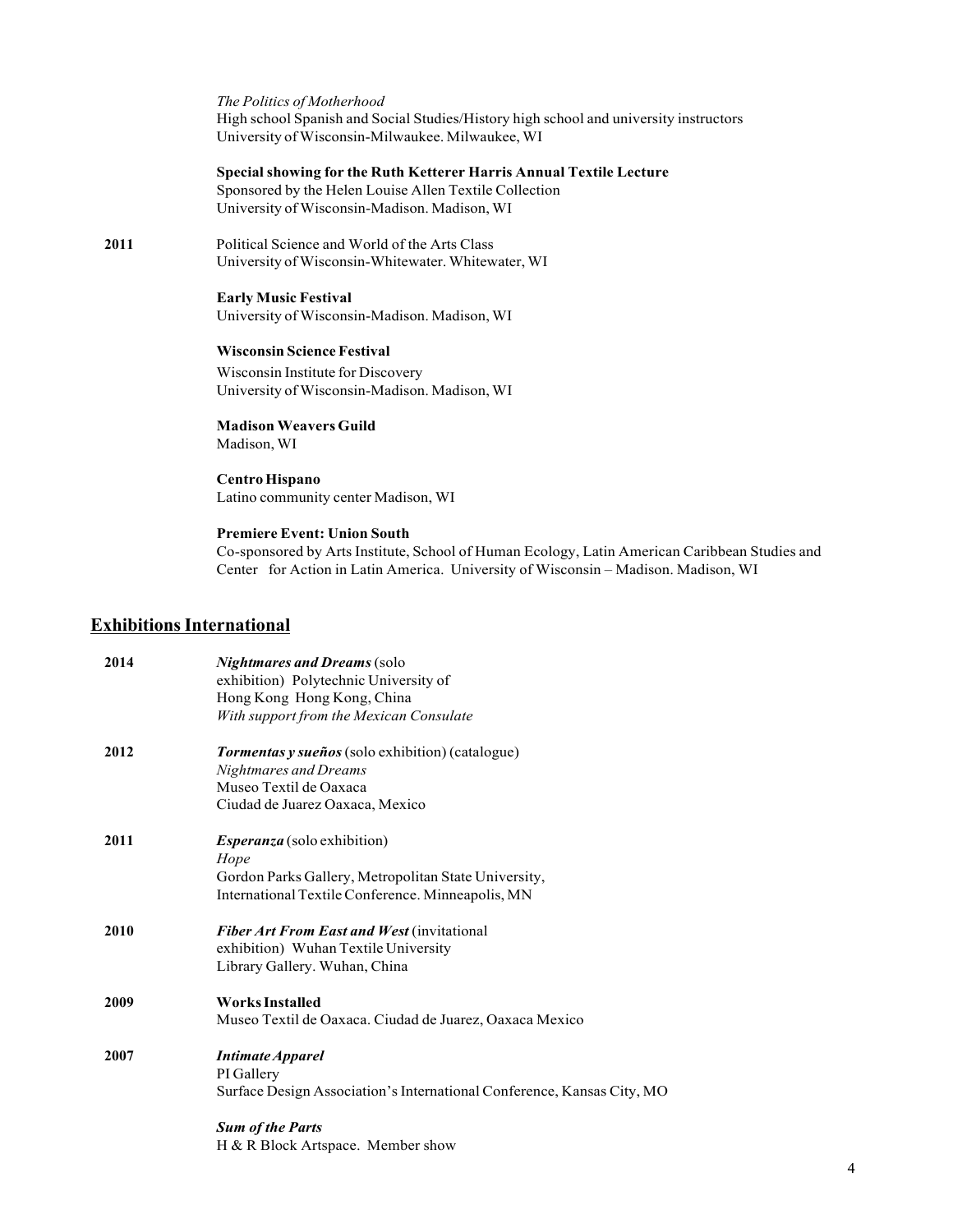|      | Surface Design Association's International Conference, Kansas City, MO            |
|------|-----------------------------------------------------------------------------------|
|      | Transgression and Transformation (juried exhibition)                              |
|      | International Juried Fashion Show, Folly Theater. Kansas City,                    |
|      | MO Surface Design Association's International Conference                          |
| 2005 | <b>Constants and Variables</b>                                                    |
|      | Lynn Foundation Gallery. Member Show                                              |
|      | Surface Design Association's International Conference. Kansas City, MO            |
| 2003 | <b>Up Close and Far Away</b>                                                      |
|      | Member Show. Surface Design Association International Exhibition. Kansas City, MO |
| 2001 | Cheongju International Craft Biennale                                             |
|      | (catalogue) Cheongju-city, Korea                                                  |
| 2000 | <b>Juried Exhibition</b>                                                          |
|      | Beijing 2000: International Tapestry Art Exhibition (catalogue)                   |
|      | Academy of Arts & Design. Tsinghua University. Beijing, China                     |
|      |                                                                                   |

## **International Lectures and Workshops**

| 2014 | <b>Artist Lecture: Crossing Cultures</b>                                        |
|------|---------------------------------------------------------------------------------|
|      | Artist lecture as part of exhibition Storms and Dreams                          |
|      | Polytechnic University of Hong Kong, Hong Kong, China                           |
|      | Lecture: Entretejiendo Tradición e Innovación                                   |
|      | To the Spanish Speaking Ladies Society of Hong                                  |
|      | Kong Repose Bay, Hong Kong, China                                               |
| 2013 | <b>Lecture: The Making of Woven Lives</b>                                       |
|      | The Archeology Channel International Film Festival                              |
|      | Eugene, OR                                                                      |
| 2012 | Artist Lecture: Hilos connectándose: El arte tocando las culturas (in Spanish)  |
|      | Connecting Threads: Art Touching                                                |
|      | Cultures Artist lecture as part of exhibition Tormentas y                       |
|      | Sueños Centro Cultural San Pablo. Oaxaca, Mexico                                |
| 2011 | <b>Lecture: The Future of Textiles</b>                                          |
|      | European Textile Network Conference Play, Rewind, Forward                       |
|      | Kaunas, Lithuania                                                               |
| 2010 | Lecture: Woven Lives: Contemporary Textiles from Ancient Oaxacan Traditions (in |
|      | Spanish) Pre-Release Lecture                                                    |
|      | Iberian-American Textile Association: International Biennial of Textile Art and |
|      | Design San José, Costa Rica                                                     |
|      | Workshop: Reserva con Cera                                                      |
|      | Batik                                                                           |
|      | Batik with natural dyes. 2 Day Workshop (in                                     |
|      | Spanish) Museo Textil de Oaxaca. Oaxaca, Mexico                                 |
| 2009 | Artist Lecture: Intercambio (in Spanish)                                        |
|      | <b>Interaction</b>                                                              |
|      | Museo Textil de Oaxaca. Oaxaca, Mexico                                          |
|      | Workshop: Teñidos de Reserva                                                    |
|      | Resist Dyeing                                                                   |
|      | Bound resist with natural dyes. 4 Day Workshop (in Spanish)                     |
|      | Museo Textil de Oaxaca. Oaxaca, Mexico                                          |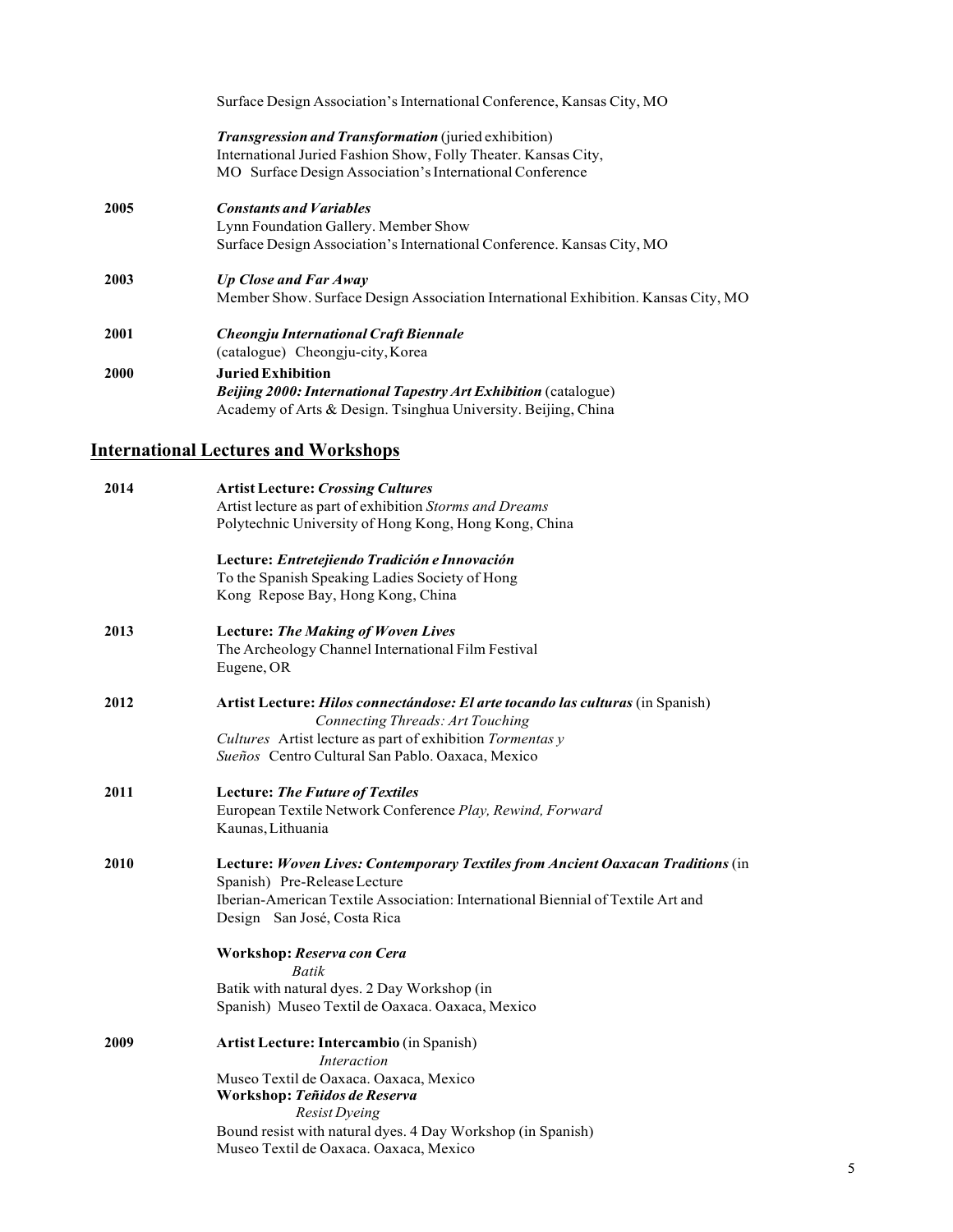## **Exhibitions National and Regional**

| 2014 | La Luz y La Sombra<br>Solo Exhibition<br>Edgewood College Visual and Theater Arts Center, Madison WI                                                    |
|------|---------------------------------------------------------------------------------------------------------------------------------------------------------|
|      | Remembrance and Celebration (project creator)<br>Community art exhibition with over 200 participants<br>Edgewood College Arts Center Atrium, Madison WI |
|      |                                                                                                                                                         |
|      | Day of the Dead Fiesta<br>Community celebration (over 500 attendees)<br>Edgewood College Arts Center Atrium, Madison WI                                 |
|      | Ossuary<br>Group Exhibition (Traveling)                                                                                                                 |
|      | Herron School of Art and Design<br>Indianapolis, IN                                                                                                     |
| 2013 | Ossuary<br>Group Exhibition (Traveling)<br>University of Tennessee Downtown Gallery. Knoxville, TN                                                      |
| 2012 | <b>Process: Discovery and Response</b><br>Design Studies Faculty Exhibition<br>Design Gallery, University of Wisconsin-Madison. Madison, WI             |
|      | 44 Presidents by 44+ Artists<br>Playhouse Gallery, Overture Center. Madison, WI                                                                         |
| 2011 | <b>Material Spaces</b><br>Three person show with Beili Liu, Tom Ludberg<br>Elaine L. Jacob Gallery<br>Wayne State University. Detroit, MI               |
| 2010 | Wearable/Un-Wearable Fashion (juried exhibition)<br>Juried by Liz Good, Senior Editor of Fiberarts<br>Visarts Center. Rockdale, MD                      |
|      | <b>Cache, An Exhibition of Madison Artists</b><br>Collaboration with David Wells<br>634 W. Main Sponsored by Delta Properties. Madison, WI              |
|      | <b>Intimate Apparel</b> (group traveling exhibition)<br>University Art Gallery. University of Massachusetts. Dartmouth, MA                              |
| 2009 | Wearable Art: Carolyn Kallenborn (solo exhibition)<br>Quincy Art Center. Quincy, IL                                                                     |
|      | <b>Sanctuary</b> (solo exhibition)<br>Patio Gallery. Louisville, KY                                                                                     |
|      | <i>Intimate Apparel</i> (group traveling exhibition)<br>Minnesota Textile Center. Minneapolis, MN                                                       |
| 2008 | Ofrendas (solo exhibition)<br>Gallery of Design. University of Wisconsin-Madison. Madison, WI                                                           |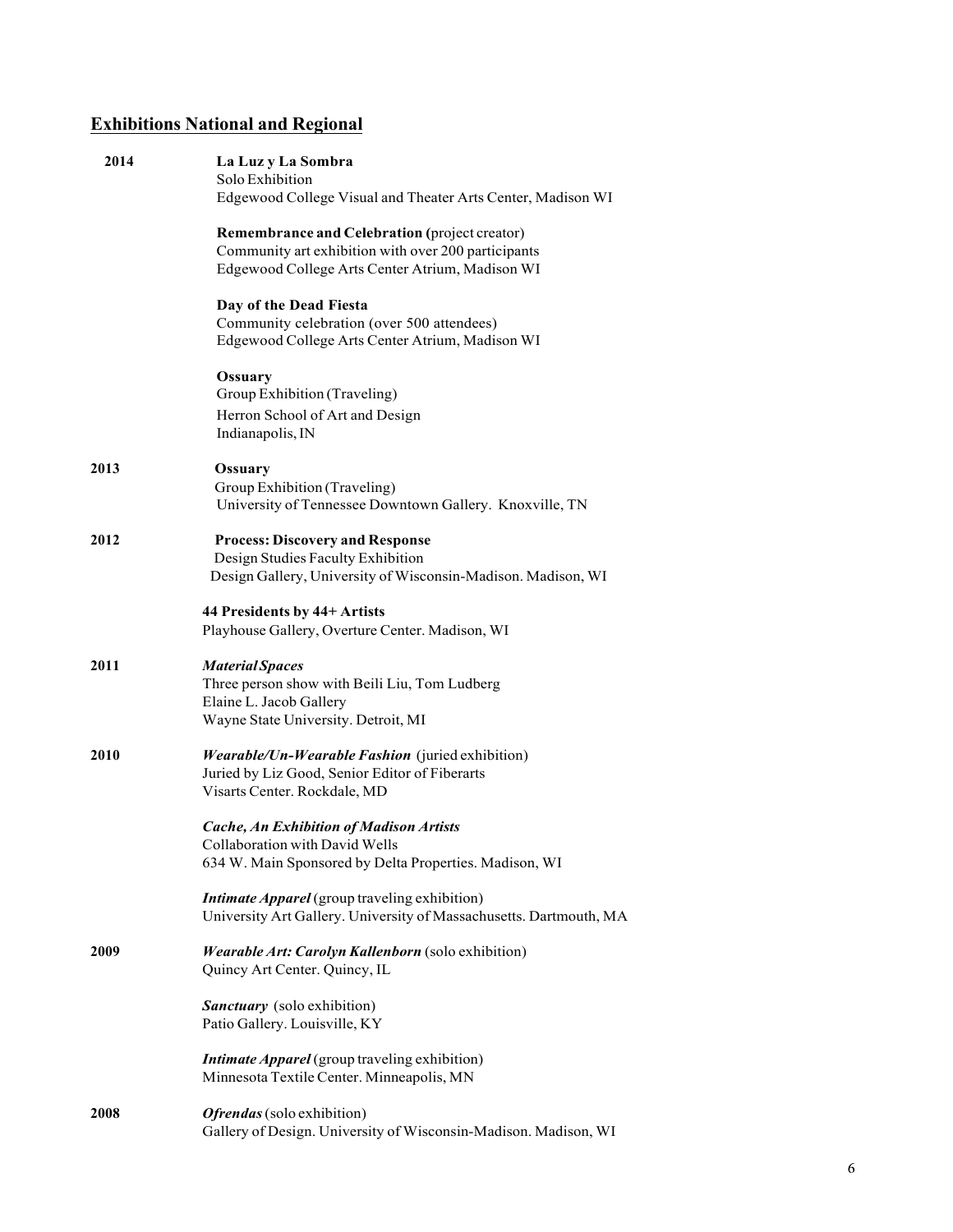|      | <b>Meticulous Attention</b><br>Pyro Gallery. Louisville, KY                                                            |
|------|------------------------------------------------------------------------------------------------------------------------|
| 2007 | <b>Deseos</b> (solo exhibition)<br>Pi Gallery. Kansas City, MO                                                         |
|      | <b>KCAI Faculty Show</b><br>Surface Design International Conference. Kansas City, MO                                   |
|      | <b>Its Only Natural</b><br>KCAI Faculty Exhibition. H & R Block Artspace. Kansas City, MO                              |
|      | Rock, Paper, Scissors<br>Saucy Hound Gallery. Kansas City, MO                                                          |
| 2006 | <b>Repetitive Gestures</b> (juried exhibition)<br>Eleanor Bliss Center for the Arts. Steamboat Springs, CO             |
|      | <b>Clay: Fiber</b> (group traveling exhibition)<br>Colucci Gallery. Edgewood College. Madison, WI                      |
|      | Dia de Los Muertos<br>Mattie Rhodes Art Center, Kansas City, MO                                                        |
| 2005 | <b>Bedecked and Bedazzled</b><br>Mabee-Gerrer Museum of Art. Shawnee, OK                                               |
|      | <b>2005 Kansas City Flatfile</b><br>H&R Block Artspace. Kansas City, MO                                                |
|      | <b>KCAI Faculty Show</b><br>Surface Design International Conference. Kansas City, MO                                   |
|      | <b>Clay: Fiber</b> (group traveling exhibition)<br>River Arts Center. Prairie du Sac, WI                               |
|      | Guelaguetza<br>Mattie Rhodes Art Center. Kansas City, MO                                                               |
| 2004 | New, Two<br>KCAI New Faculty Exhibition, H&R Block Artspace. Kansas City, MO                                           |
|      | <b>Clay: Fiber</b> (group traveling exhibition)<br>Overture Center. Madison Area Art Center. Madison, WI               |
|      | Reflexiones de México<br>Destination Gallery. Kansas City Art Institute. Kansas City, MO                               |
| 2003 | Materials Hard and Soft (juried exhibition) (catalogue)<br>Juror: Alan DuBois. Greater Denton Arts Council. Denton, TX |
|      | Fiber Focus 2003 (juried exhibition) (catalogue)<br>Juror: Junco Sato Pollak. Art St. Louis. St. Louis, MO             |
|      | Viewpoint: Works by Illinois and Missouri Textile Faculty<br>William and Florence Schmidt Art Center. Belleville, IL   |
|      | <b>Fiber Directions</b> (juried exhibition)<br>Juror: Jason Pollen. Wichita Center for the Arts. Wichita, KS           |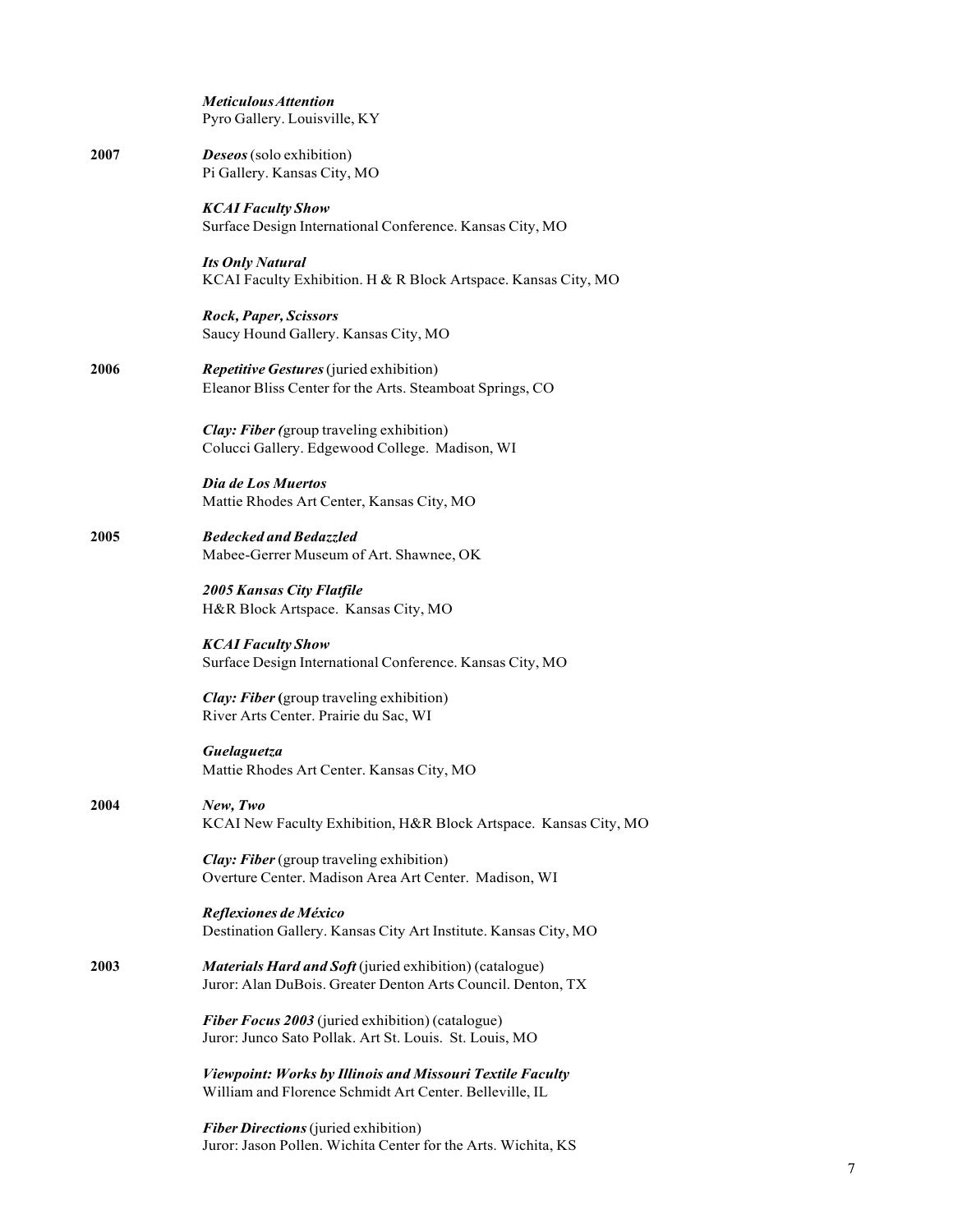|      | <b>KCAI Faculty Show</b><br>Surface Design International Conference. Kansas City, MO                                                                                                           |
|------|------------------------------------------------------------------------------------------------------------------------------------------------------------------------------------------------|
| 2002 | <b>Hammer and Thread</b> (solo exhibition)<br>Firehouse Art Center. Norman, OK                                                                                                                 |
|      | <b>Threads That Bind: The Fine Art of Fiber</b> (juried exhibition)<br>Grants Pass Museum of Art. Grants Pass, OR                                                                              |
| 2001 | <b>Metal Departures</b> (juried exhibition) (catalogue)<br>St. Louis Artist's Guild. Oak Knoll. St. Louis, MO                                                                                  |
|      | <b>Dancing the Tightrope</b> (juried exhibition)<br>Mixed media show. Dahl Arts Center. Rapid City, SD                                                                                         |
|      | Art To Wear (juried exhibition)<br>Fashion Show and Exhibit. Cambridge, MA                                                                                                                     |
| 2000 | Colored Threads/Art to Wear X, 2000 (juried exhibition)<br>Katie Gingrass Gallery. Milwaukee, WI                                                                                               |
|      | Artwear 2000<br>Fort Wayne Museum of Art. Fort Wayne, IN                                                                                                                                       |
|      | <b>Transformations: Explorations in Fiber and Metal (solo exhibition)</b><br>MFA exhibition. Gallery of Design. University of Wisconsin-Madison                                                |
|      | Fibers 2000 (juried exhibition)<br>Fashion Show and Exhibit. Convergence 2000. Cincinnati, OH                                                                                                  |
| 1999 | Artwear 1999 (juried fashion show)<br>Fort Wayne Museum of Art. Fort Wayne, IN                                                                                                                 |
|      | Yardage show (juried exhibition)<br>Surface Design Association Regional Show. St. Charles, IL                                                                                                  |
|      | <b>The Feel of Fiber</b> (juried fashion show)<br>Barrington Council for the Arts. Barrington, IL                                                                                              |
|      | A Touch of the Arts (juried fashion show)<br>Barrington Council for the Arts. Barrington, IL                                                                                                   |
|      | <b>Text and Texture</b><br>Multi-media show. H2O Gallery. Milwaukee, WI                                                                                                                        |
|      | <b>Philadelphia Buyer's Market of American Craft</b><br>Niche Student Awards. Philadelphia, PA                                                                                                 |
|      | <b>Garbed: Extending the Body</b><br>Nick Cave residency student show. University of Wisconsin-Madison<br><b>Uncommon Threads</b> (juried fashion show)<br>Fine Line Art Center. Oak Brook, IL |
| 1998 | The Magical World of Fiber Art<br>Center for the Arts in Beaver Dam. Beaver Dam, WI                                                                                                            |
|      | <b>Seeing Through Surfaces</b><br>Surface Design Association Regional Show. Mount Mary College. Milwaukee, WI                                                                                  |

 $\,8\,$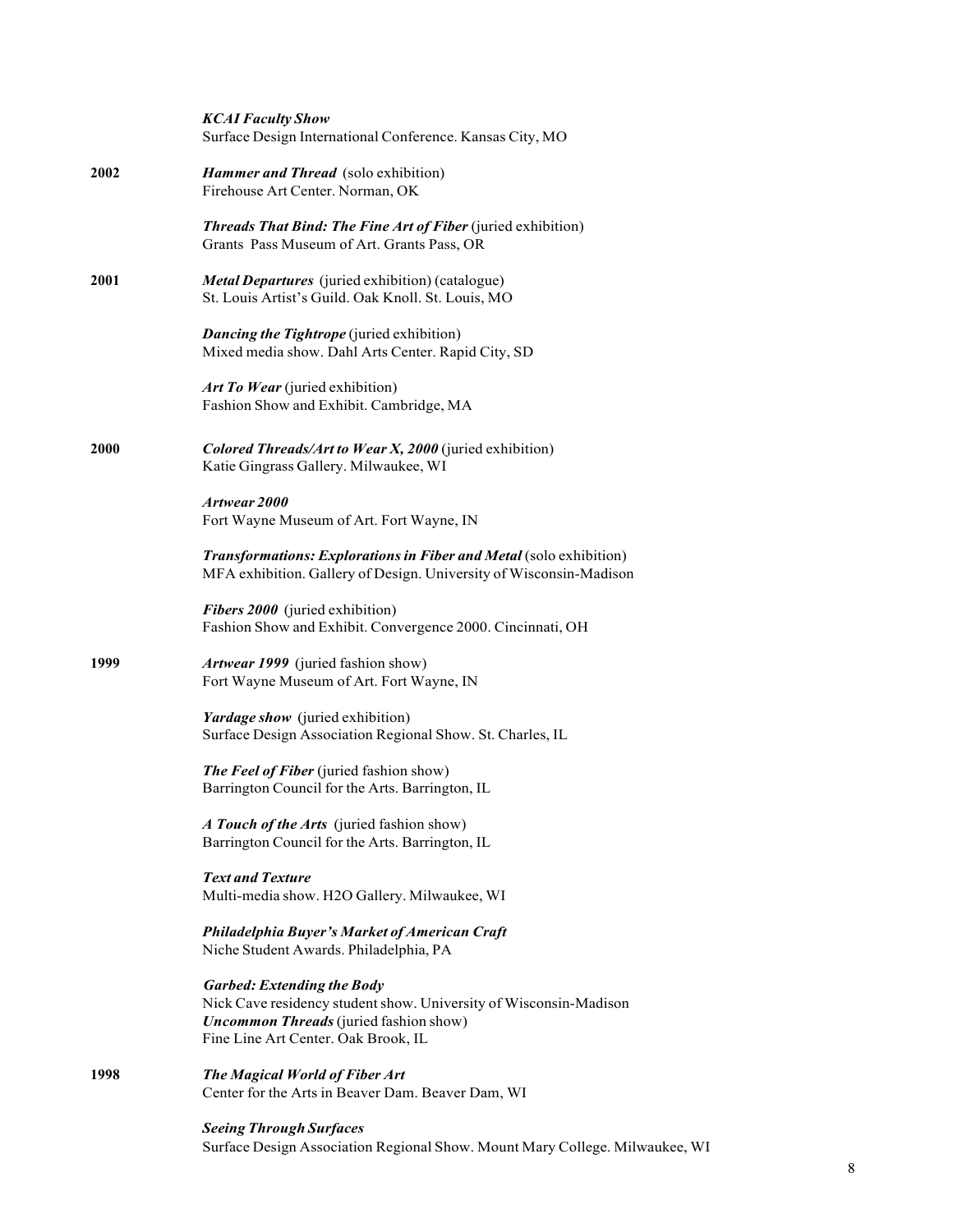*The Art of Fashion* (juried fashion show) Scottsdale Museum for Contemporary Art. Scottsdale, AZ

*SOFA Sculptural Objects Functional Art* Exhibited through Janis Inc. Navy Pier. Chicago, IL

*Uncommon Threads* (juried fashion show) Fine Line Art Center. Oak Brook, IL

*Rhythms and Hues* (juried fashion show and exhibition) Convergence '98. Atlanta, GA

**1997** *The Art of Fashion* (juried fashion show) Scottsdale Museum for Contemporary Art. Scottsdale, AZ

## **Commissions and Public Art Installation**

| 2015 | <b>Textile Environment for Performance</b><br>Flautistico Stephanie Jutt                                              |
|------|-----------------------------------------------------------------------------------------------------------------------|
|      | Overture Center for the Arts. Madison, WI                                                                             |
| 2014 | <b>Textile Environment for Performance</b>                                                                            |
|      | 23 Skidoo Bach Dynamite and Dancing Society                                                                           |
|      | Overture Center for the Arts. Madison, WI                                                                             |
| 2012 | <b>Textile Environment for Performance</b>                                                                            |
|      | Mixology Bach Dynamite and Dancing Society                                                                            |
|      | Collaboration with Michael Velliquette and Teresa Getty                                                               |
|      | Overture Center for the Arts. Madison, WI                                                                             |
|      | <b>Textile Environment for Performance</b>                                                                            |
|      | Mixology Bach Dynamite and Dancing                                                                                    |
|      | Society Stoughton Playhouse. Stoughton,                                                                               |
|      | WI                                                                                                                    |
| 2011 | <b>Textile Environment for Performance</b>                                                                            |
|      | Opening Ceremony: Arts Night Out                                                                                      |
|      | As part of Wisconsin Science Festival                                                                                 |
|      | Wisconsin Union Theater. University of Wisconsin-Madison. Madison, WI                                                 |
|      | <b>Textile Environment for Performance</b>                                                                            |
|      | We Will Bach You Bach Dynamite and Dancing                                                                            |
|      | Society Overture Center for the Arts. Madison, WI                                                                     |
| 2010 | <b>Textile Environment for Performance</b>                                                                            |
|      | Novel Obsessions Bach Dynamite and Dancing                                                                            |
|      | Society Overture Center for the Arts. Madison, WI                                                                     |
|      |                                                                                                                       |
|      | <b>International Design Collaboration</b><br>Weaving installation - part 2. Nativity of Mary Church. Independence, MO |
|      | Collaboration with Zapotec weaver. Mitla, Oaxaca, Mexico                                                              |
| 2009 | <b>Integrated Costume and Textile Environment for</b>                                                                 |
|      | Performance Dance performance collaboration with                                                                      |
|      | choreographer Marlene Skog Union Theater. University of                                                               |
|      | Wisconsin-Madison. Madison, WI Textile Environment for                                                                |
|      | Performance                                                                                                           |
|      |                                                                                                                       |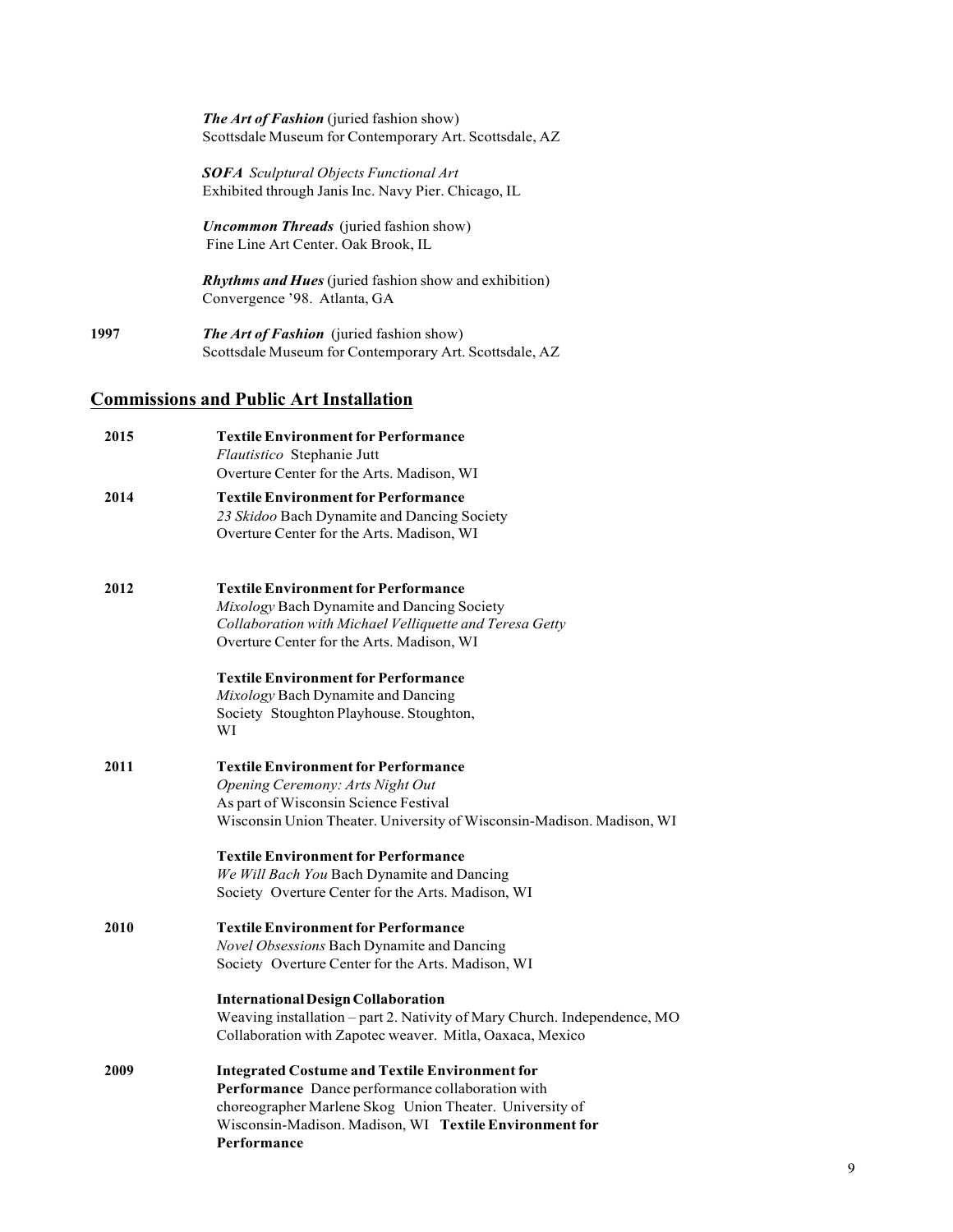|      | Hayden Seek Bach Dynamite and Dancing Society<br>Overture Center for the Arts. Madison, WI                                                                                |
|------|---------------------------------------------------------------------------------------------------------------------------------------------------------------------------|
|      | <b>Public Banner Installation</b><br>Wayfinding banners. Collaborative project with Julie<br>Moehn City County Building. Madison, WI                                      |
| 2008 | <b>International Design Collaboration</b><br>Weaving installation. Nativity of Mary Church. Independence, MO<br>Collaboration with Zapotec weavers. Mitla, Oaxaca, Mexico |
| 2004 | <b>Public Banner Installation</b><br>Wayfinding banners. Collaborative project with Julie<br>Moehn City County Building. Madison, WI                                      |
| 2003 | <b>Installation</b><br>Temple to the Wind. Collaborative project with Marc Ricketts<br>Burning Man Festival. Black Rock City, NV                                          |
|      | <b>Public Banner Installation</b><br>Wayfinding banners. Collaborative project with Julie<br>Moehn City County Building. Madison, WI                                      |
|      | <b>Costume Design</b><br>Flight costumes for indoor kite performance<br>Guildworks. Madison, WI                                                                           |
|      | <b>Fabric Design</b><br>Custom kite fabrics<br>Guildworks.Madison, WI                                                                                                     |
| 2002 | <b>Public Banner Installation</b><br>Wayfinding banners. Collaborative project with Julie<br>Moehn City County Building. Madison, WI                                      |
|      | <b>Banner Installation</b><br>Collaborative project with Julie Moehn<br>University of Wisconsin - Arts Institute. Madison, WI                                             |
|      | Semi-Finalist<br>Percent for Arts Commission Biotechnology Building<br>University of Wisconsin-Madison. Madison, WI                                                       |
| 2001 | <b>Wisconsin Percent for Arts</b><br>Inclusion in artists roster                                                                                                          |
|      | <b>Banner Design</b><br>Collaborative project with Julie Moehn<br>Law School, University of Wisconsin-Madison. Madison, WI                                                |
| 2000 | <b>Banner Installation</b><br>Collaborative project with Julie Moehn<br>Waisman Center, University of Wisconsin-Madison Madison, WI                                       |
|      | <b>Costume Design</b><br>Passage of the Oracles with choreographer Peggy Choy<br>University of Wisconsin - Madison. Madison, WI                                           |
| 1999 | <b>Banner Installation</b>                                                                                                                                                |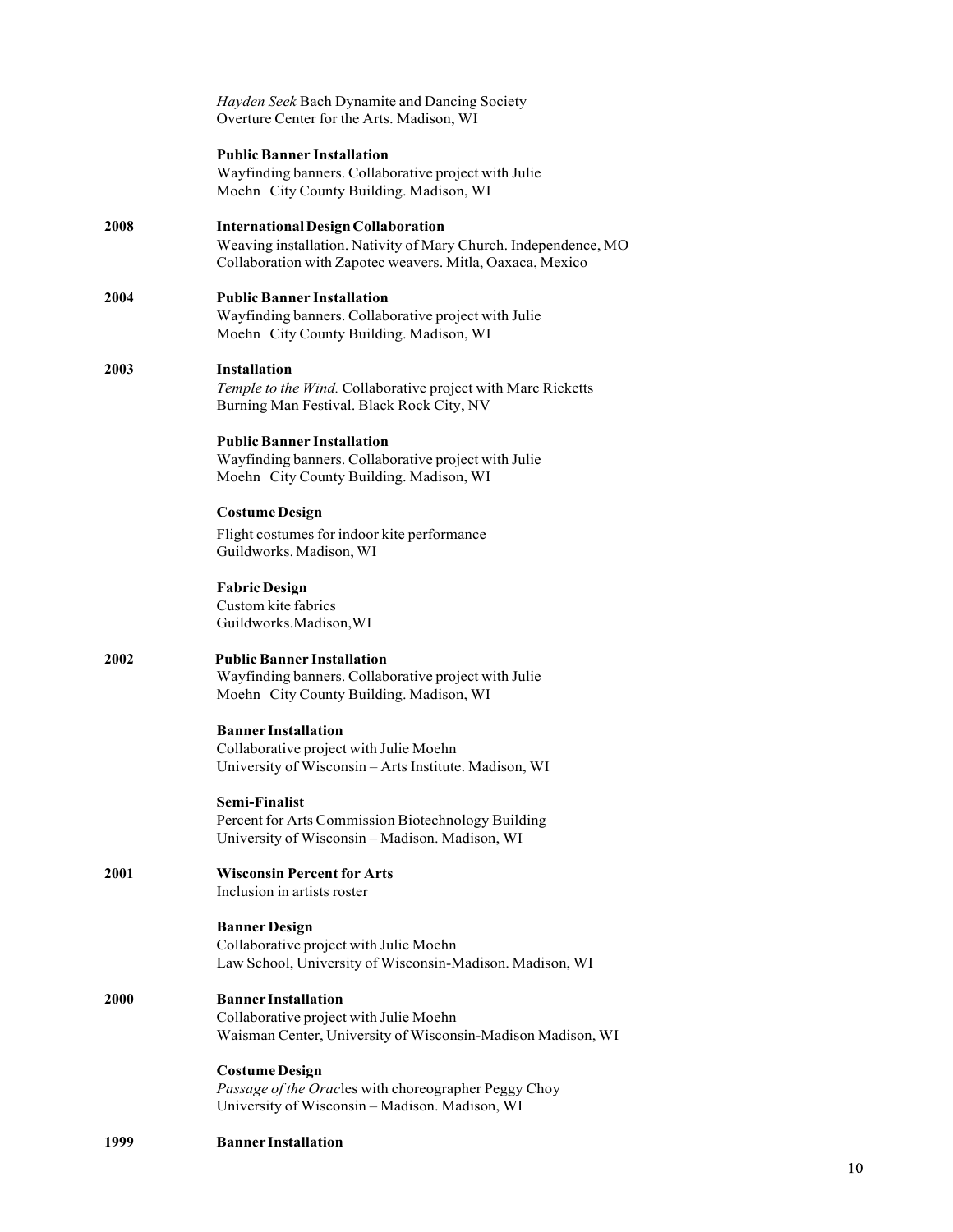Permanentinstallation Collaborative project with Julie Moehn Dane County Regional Airport. Madison, WI

#### **1998 Banner Installation** *UW Madison SesquicentennialCelebration* Collaborative project with Julie Moehn University of Wisconsin. Madison, WI

#### **Lectures and Workshops (National and Regional)**

**2014 Lecture:** *Woven Lives* as part of *International Environmental Film Festival* George Washington University, Washington, DC **Lecture:** *Mexican Textiles Up Close in Helen Louise Allen Textile Collection* as part of *Transcommunality*

University of Wisconsin-Madison. Madison, WI

#### **2012 Lecture:***VidasEntretejidas*

 as part of *The Magic of Oaxaca* In attendance: Secretary of Tourism, Oaxaca, Secretary of Tourism Board Mexico, Cultural attaché to Argentina, Abigail Mendoza backstrap weaver from Oaxaca Universidad Nacional Autonomía de Mexico (UNAM) Chicago Extension. Chicago, IL

**Panel Participant:** *The Art and Science Synergy: Creating, Preserving and Enjoying* With Art Hove, Russell Panchenko and Dan Lisowski

Wisconsin Science Festival at the Wisconsin Institute for Discovery University of Wisconsin-Madison. Madison, WI

## **2011 ArtistLecture:** *Ausencia*

Wayne State University. Detroit, MI

**Lecture:** *Weaving and the Zapotec Culture in Teotitlán del Valle* Political Science Department and Arts of the World Course Lecture Co-presented with Zapotec weaver Erasto Mendoza University of Wisconsin -Whitewater. Whitewater, WI

**Lecture:** *Woven Lives: Art and Life Interwoven with Music* Early Music Festival University of Wisconsin – Madison. Madison, WI

**2010 ArtistLecture:***Transformation* ArtwearSymposium. Textile Center. Minneapolis, MN

> **Workshop***:IntuitivePatternmaking* 2 Day Workshop. As part of Artwear Symposium. Textile Center, Minneapolis, MN

**2009 Artist Lecture:** *Sanctuary and Ausencia* Patio Gallery. Louisville, KY

> **Artist Lecture:** *Expressive Garments* Quincy Art Center. Quincy, IL

**Lecture:** *How to Prepare Digital Files for Print, Publication and Web* Surface Design Association International Textile Conference. Kansas City, MO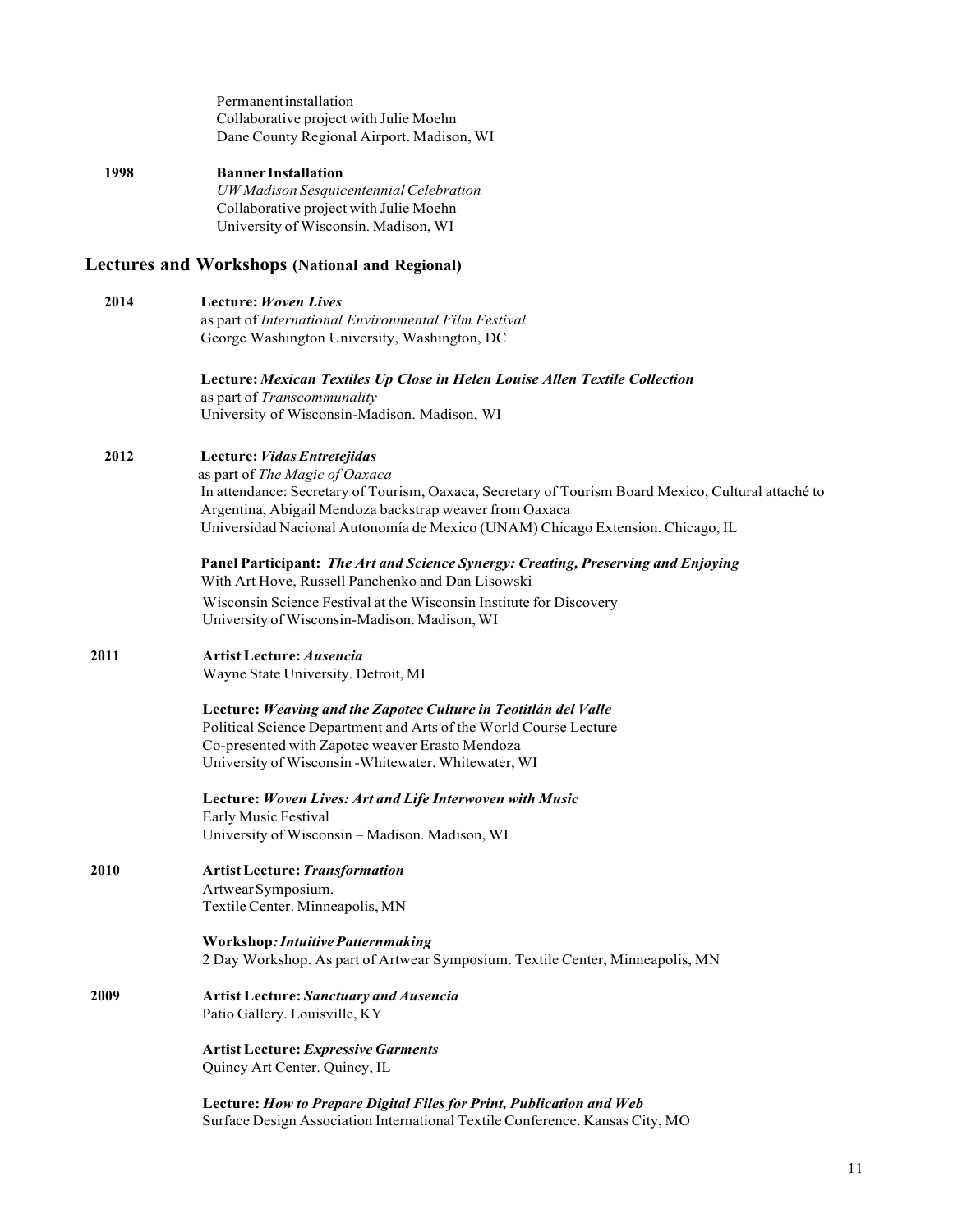|      | One on One Review: Graduate School Portfolio Review                                                                      |
|------|--------------------------------------------------------------------------------------------------------------------------|
|      | Surface Design Association International Textile Conference. Kansas City, MO                                             |
| 2008 | <b>Lecture: Weaving Connections</b><br>Nativity of Mary Church. Independence, MO                                         |
|      | <b>Artist Lecture: Ofrendas</b>                                                                                          |
|      | Design Gallery, University of Wisconsin Madison. Madison, WI                                                             |
|      | Panel Moderator: Evergreen: Thinking Green in Materials and Studio                                                       |
|      | Surface Design Association/Studio Art Quilters Association Conference Breaking New Ground<br>Wayne Art Center. Wayne, PA |
| 2006 | Workshop: Indigo Dyeing Workshop                                                                                         |
|      | 1 Day Workshop. Warwick Society, Kansas City, MO                                                                         |
| 2005 | Artist Lecture: Redefining Clothing- Art on the Body                                                                     |
|      | Mabee-Gerrer Museum of Art. Shawnee, OK                                                                                  |
|      | <b>Workshop: Zapotec Tapestry Weaving</b>                                                                                |
|      | 1 Day Workshop co-taught with Primo Aquino.<br>Kansas City Weavers Guild. Kansas City, KS                                |
|      |                                                                                                                          |
| 2004 | <b>Artist Lecture: Art Clothing</b><br>Mineral Area College. Bonne Terre, MO                                             |
|      |                                                                                                                          |
| 2003 | <b>Workshop: Fiber Inspirations</b><br>Art Study Club. Kansas City, KS                                                   |
|      |                                                                                                                          |
| 2002 | <b>Artist Lecture: Materials and Processes</b>                                                                           |
|      | North Kansas City Arts Association. Kansas City, MO                                                                      |
|      | <b>Artist Lecture: Discovering Creativity</b>                                                                            |
|      | Women's Retreat. Platte Woods United Methodist Church. Kansas City, MO                                                   |
|      | <b>Workshop: Explorations in Burn-out</b>                                                                                |
|      | Two Day Workshop: Firehouse Art Center. Norman OK                                                                        |
|      | <b>Workshop: Indigo Dyeing</b>                                                                                           |
|      | One Day Workshop: Prairie Star Elementary School. Overland Park, KS                                                      |
| 2000 | <b>Artist Lecture: Materials and Process</b>                                                                             |
|      | Wisconsin Embroiderer's Guild. Madison, WI                                                                               |
| 1998 | <b>Workshop: Explorations in Burn-out</b>                                                                                |
|      | Surface Design Association Regional Conference. Mount Mary College. Milwaukee, WI                                        |
|      | <b>Public Collections</b>                                                                                                |
| 2011 | <b>Bodleian Library</b>                                                                                                  |
|      | University of Oxford. Oxford, United Kingdom                                                                             |
|      | Woven Lives  Vidas Entretejidas                                                                                          |
| 2001 | <b>Helen Louis Allen Textile Collection</b>                                                                              |
|      | University of Wisconsin - Madison. Madison, WI                                                                           |
|      | Metamorphosis, Copper R2                                                                                                 |

## **Publications**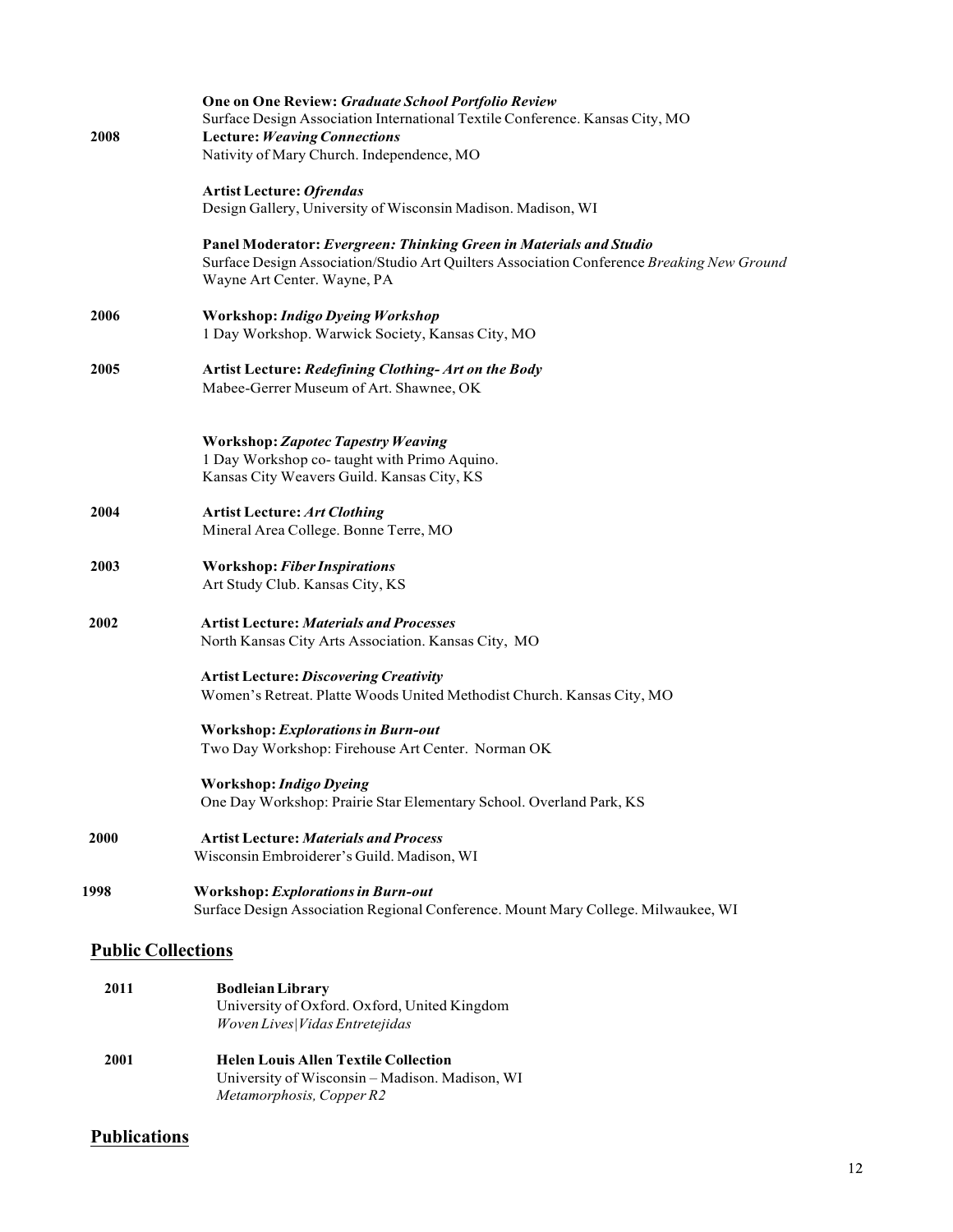| 2012      | <b>Oaxacan Textiles: Layers of Culture and History</b>                                              |
|-----------|-----------------------------------------------------------------------------------------------------|
|           | Newsletter                                                                                          |
|           | Friends of the Art Museum of the Chinese University of Hong Kong. Spring 2012, p. 9-11              |
|           | <b>Behind the Scenes of Woven Lives LACIS Blog</b>                                                  |
|           | Latin American Caribbean Iberian Studies Program. May 6, 2012                                       |
|           | http://lacis.wisc.edu/blog/behind-the-scenes-of-woven-lives-carolyn-kallenborn-design-studies-dept/ |
| 2011      | <b>World Textile Association International Biennale Review: Report From Oaxaca</b>                  |
|           | Textile Forum. Journal of the European Textile Network. September 2011, p. 18                       |
|           | Confluence: Surface Design Association Conference Review: The Surface Design Conference in          |
|           | Minnesota, USA                                                                                      |
|           | Textile Forum. Journal of the European Textile Network. September 2011, p. 9                        |
|           | <b>Color, Movement and Textiles: Oaxaca Mexico</b>                                                  |
|           | Surface Design Association Blog. October, 2011                                                      |
|           | http://www.surfacedesign.org/newsblog/journal-from-oaxaca-color-movement-textiles                   |
|           | <b>Color, Movement and Textiles. The Making of Vidas Entretejidas</b>                               |
|           | Helen Louise Allen Textile Collection Newsletter. p. 12 Fall, 2011                                  |
| 2009      | Oaxaca with Jane Patrick                                                                            |
|           | Handwoven Magazine, Interweave Press. May/June, 2009, p. 18                                         |
| 2006      | <b>Mind and Body</b>                                                                                |
|           | Surface Design Association Newsletter. Winter 2006, p.1                                             |
| 2005      | <b>Uncovering the Surface</b>                                                                       |
|           | Textile Forum. Journal of the European Textile Network. September 2005                              |
| 2003      | <b>Clear Voices: Using the Computer to Tell a Story</b>                                             |
|           | <b>CITDA Blog</b>                                                                                   |
|           | Computer Integrated Textile Design Association (CITDA)                                              |
| 2002-2009 | <b>Regular Contributor</b>                                                                          |
|           | Conference and web site articles. Surface Design Association Newsletter                             |
|           | <b>Selected Reviews, Articles and</b>                                                               |
|           | <b>Cited Works</b>                                                                                  |
|           |                                                                                                     |
| 2014      | Article: A happy Party for the dead, Oaxaca-Style                                                   |
|           | by Gayle Worland<br>Wisconsin State Journal (Madison daily newspaper)                               |
|           | October 17, 2014 Cover story for Arts and Theater                                                   |
|           | On-line version:                                                                                    |
|           | http://host.madison.com/entertainment/arts and theatre/a-happy-party-for-the-dead-oaxaca-           |
|           | style/article_09e06116-f8e5-510a-b0ff-ed30377e2c3b.html                                             |
|           | Article: Día de los Muertos en Madison Los tres mejores                                             |
|           | altares de la ciudad                                                                                |
|           | (Day of the Dead in Madison – the three best altars in the city)                                    |
|           | La Comunidad (Wisconsin Latino News)                                                                |
|           | Nov. 8, 2014 Cover story for Arts and Theater                                                       |
|           | On-line version:                                                                                    |
|           | http://www.wisclatinonews.com/2014/11/08/dia-de-                                                    |

los-muertos-en-madison-los-tres-mejores-altares-dela-ciudad/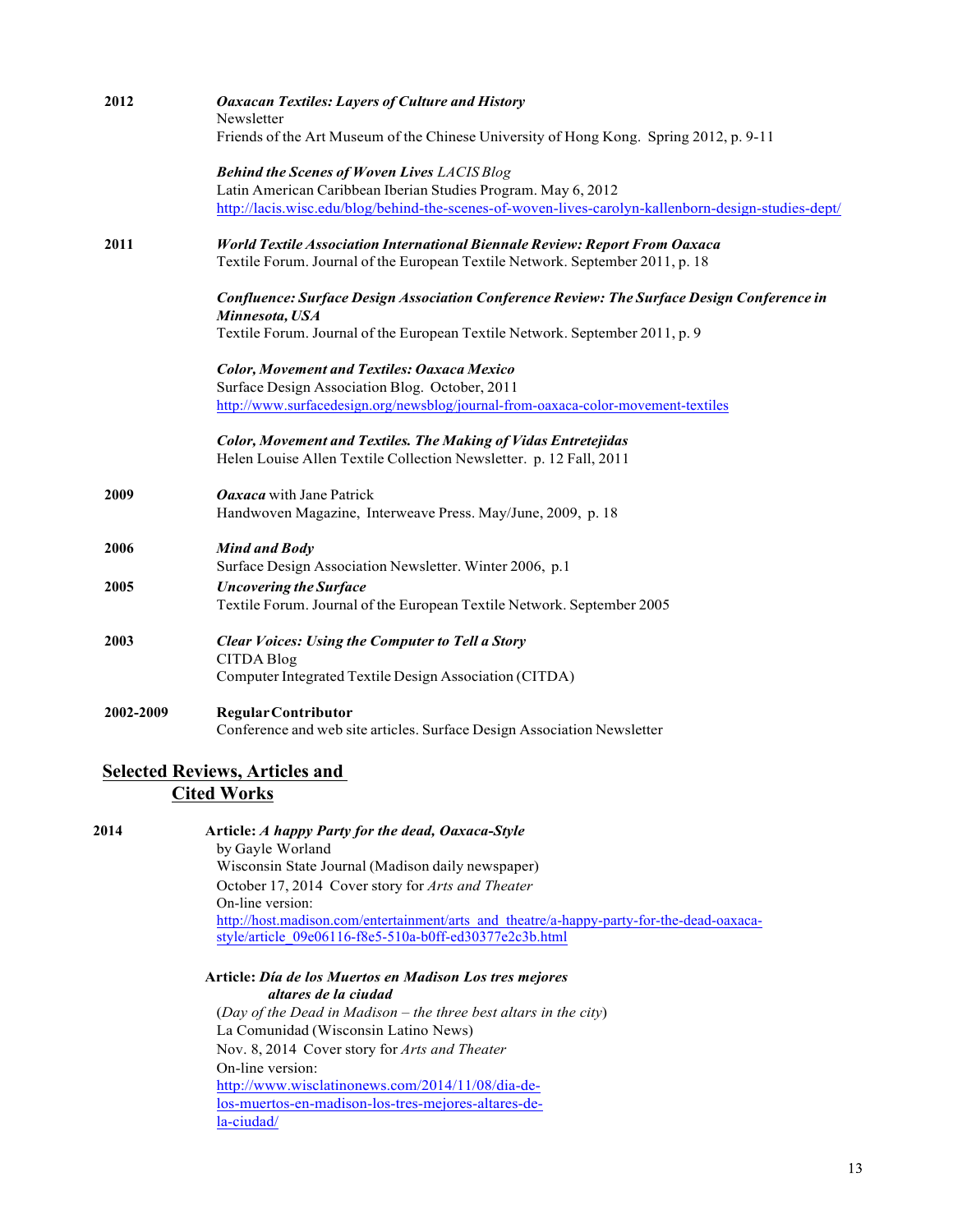#### **Article:** *Life, Death and Celebration at Edgewood College Gallery*

By Katie Vaughn Madison Magazine Oct. 16th, 2014 Cover story for *Artscape* On-line version: http://www.madisonmagazine.com/Blogs/Artscape/ October-2014/Life-Death-and-Celebration-at-Edgewood-College-Gallery/

#### **2012 Review:** *Tormentas y Sueños en el Museo Textil*

by Azahar Mabeth Bolaños El Imparcial. (Oaxaca daily newspaper) July 23, 2012 Cover story for *Art and Culture* Section E On-line versión: http://imparcialenlinea.com/portal/?mod=nota&id=11415&cat=cultura

#### **Review:** *Tormentas y Sueños: paradojas del dolor de Carolyn Kallenborn*

by Ollín Velasco El Jolgorio Cultural. (on-line arts journal) July 20, 2012 http://www.eljolgoriocultural.org.mx/index.php?option=com\_k2&view=item&id=611&Itemid=264

#### **Review:** *7 Reason why Madison´s Bach Dancing and Dynamite Society is Big League* by Jacob Stockinger

The Well Tempered Ear. (on-line art journal) July 3, 2012 http://welltempered.wordpress.com/2012/07/03/classical-music-here-are-7-reasons-why-the-bachdancing-and-dynamite-society-is-really-big-league-and-the-ear-cant-wait-for-their-next-season/

#### **Review:** *When You Go to one concert by Madison´s Bach Dancing and Dynamite Society, you always end up wanting to hear more*

by Jacob Stockinger The Well Tempered Ear. (on-line art journal) June 19, 2012 http://welltempered.wordpress.com/2012/06/19/classical-music-when-you-hear-one-concert-bymadisons-bach-dancing-and-dynamite-society-you-always-end-up-wanting-to-hear-more-thats-howgood-they-are/

#### **2011 Review**: *Woven Lives*

by Lala De Dios (Spain) Textile Forum. Journal of the European Textile Network. Summer 2011, p. 40

**Review:***In Review, Minneapolis-St.Paul Minnesota Confluence Exhibitions* By Karen Searle Surface Design Journal. Winter 2012, pp. 50-53

**Citation:** *Textiles: The Whole Story: Uses, Meanings and Significance*

by Beverly Gordon (Full page color image of work) Thames and Hudson 2011. ISBN#978-0-500-51566-2, p. 262

#### **Announcement:** *Woven Lives*

FiberArts Magazine. Summer 2011, p. 14

#### **Review:** *Veneration through the Needle's Eye*

by Clara DeGalan April 19, 2011 The Detroiter.com (regional 'zine) http://www.thedetroiter.com/v3/2011/04/review-of-material-spaces-veneration-through-the-needles-eye/

**Review:** *Artist Displays Familiar Void of Mexican Immigrants*

by Alan Burdziak. The South End. (regional 'zine)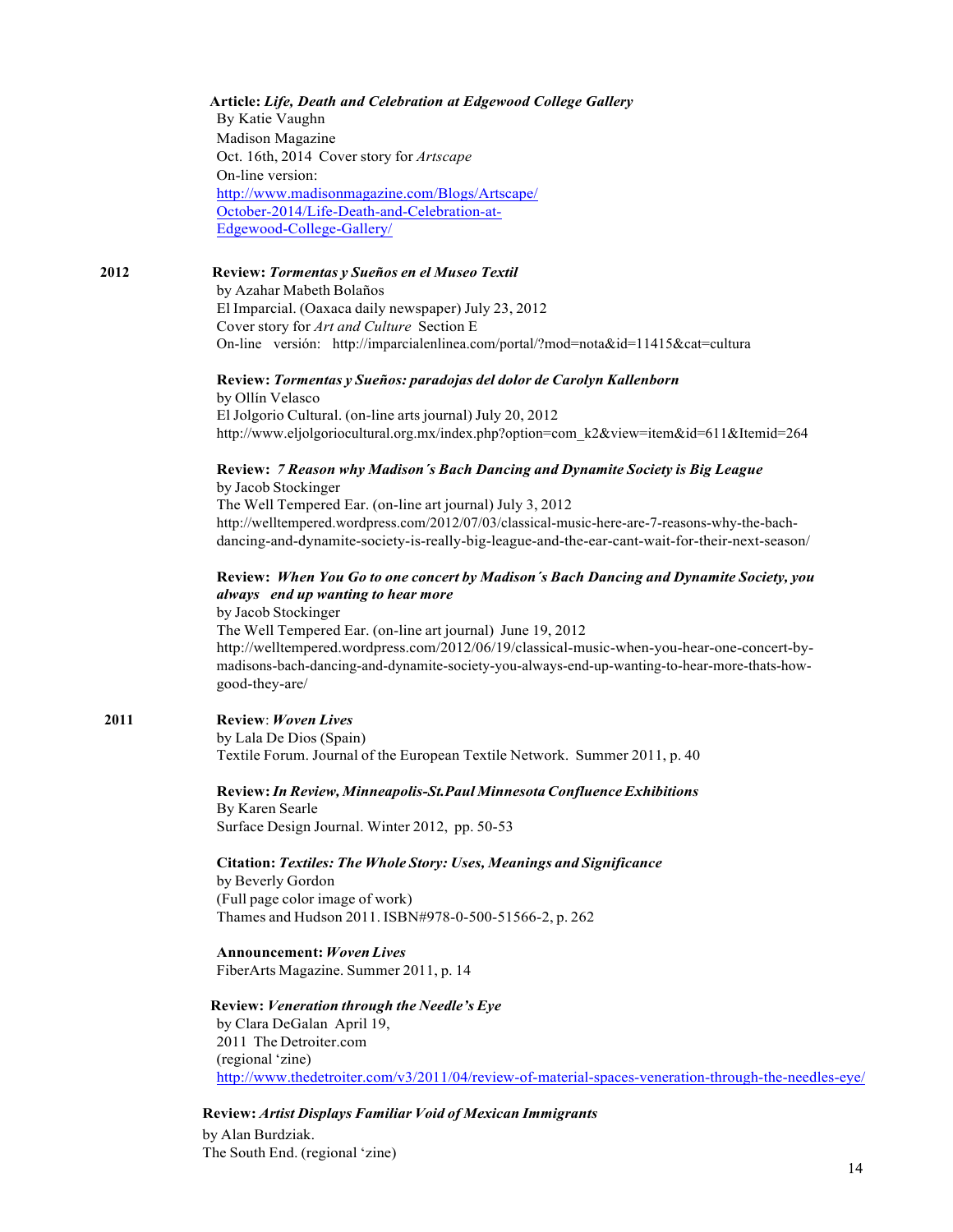http://thesouthend.wayne.edu/index.php/article/2011/03/artist\_displays\_familial\_void\_of\_mexican\_immi grants

#### **Article:** *Sculpting Spatial Transformations*

by Bennet Goldstein Badger Herald. (campus daily newspaper) Tuesday September 27, 2011, p. 7 http://badgerherald.com/artsetc/2011/09/26/sculpting\_spatial\_tr.php

## **2010 Article:** *Profiles: Behind the Seams by Erica Lubetsky*

Fashion Fights Poverty. (national newsletter) 2010 Lookbook Vol. 6. p. 11

#### **Article:** *Taller de Batik en Museo Textil*

*Batik Workshop at the Textile Museum* by Georgina Chavez Adiaroio. (Oaxaca daily newspaper) January 12, 2010. Oaxaca, Mexico. p.19

#### **Review of Group Show:** *'Intimate Apparel' Shows Infinite Inventiveness* by Pamela Marean

South Coast Today. (regional events e-zine) February 11, 2010. Dartmouth, MA http://www.southcoasttoday.com/apps/pbcs.dll/article?AID=/20100211/ENTERTAIN/2110301/- 1/ENTERTAIN01

#### **Review***: Bach Dancing and Dynamite Society turns in a perfect chamber music concert by Jacob Stockinger.* The Well-Tempered Ear. (on-line art journal) June 14, 2010

http://welltempered.wordpress.com/2010/06/page/2/

#### **2009 Reveiw:** *Intercambian Culturas a través de Teñidos* by Vidal Pineda Vásquez El Imparcial. (Oaxaca daily newspaper) January 12, 2009 Oaxaca de Juárez, Oaxaca p. E2

**Announcement:** *Sanctuary by Carolyn Kallenborn* by Jo Anne Triplett Leo Weekly. (local event publication) August 19, 2009 p. 25

#### **Article:** *Exhibition Tells The Story of Families Back Home; Illegal Immigration from the Other Side of the Border* by Doris Green

Impact: School of Human Ecology Newsletter**.** Vol 11. no. 2 Winter 2008/9, p. 7

#### **2008 Announcement:** *Ofrendas* FiberArts Magazine. Nov/Dec 2008

## **2007 Cited Work:** *Silk*

by Mary Scheoser Yale University Press. (Full page color image of work) ISBN 030011741, pp. 214 – 215,

**Review of Group Show:** *Intimate Apparel (What's a Merkin?)* By Leesa Hubbell

FiberArts. Nov. 2007, pp 54-55

**Review:** *Art Exhibitions Deseos* By Santiago Ramos. The Pitch Magazine. (local events publication) October 10, 2007

**Review of Group Show:** *Let Them Wear Merkins! An Interview With Curator Linda Gass* By Amelia Ishmael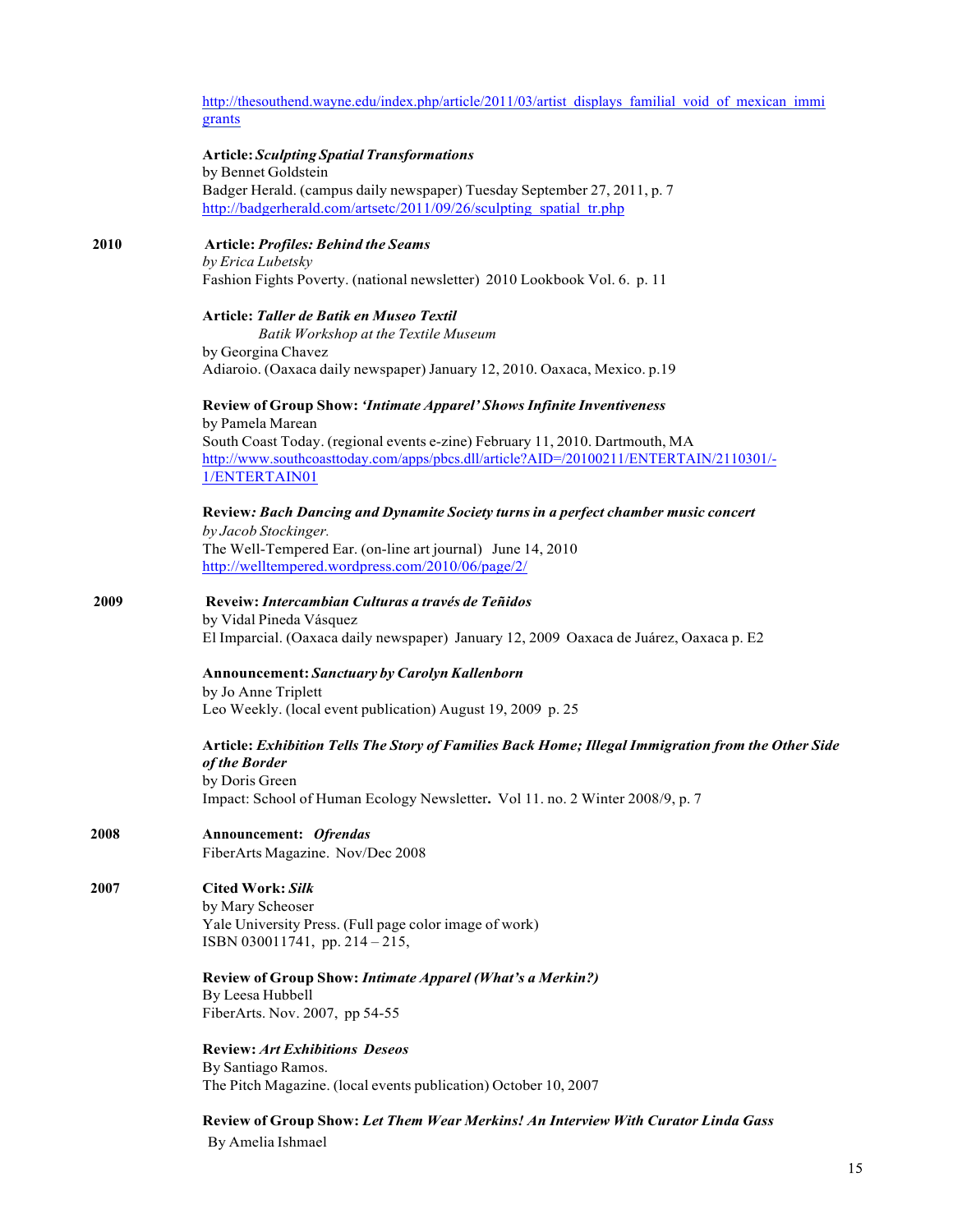|                        | Review Magazine. (regional arts publication) June 2007 pp 29 -31                                                             |
|------------------------|------------------------------------------------------------------------------------------------------------------------------|
|                        | <b>Review of Group Show: An Urban Fairytale Flavor</b><br>By Amelia Ishmael                                                  |
|                        | Review Magazine.(regional arts publication) June 2007 pp. 32 - 33                                                            |
| 2005                   | Review: Magic Realism: The Work of Carolyn Kallenborn<br>by Michele Fricke                                                   |
|                        | Surface Design Journal. Summer 2005                                                                                          |
| 2004                   | <b>Review: Transforming Materials into Works of Art</b>                                                                      |
|                        | Daily Journal. (local newspaper) Vol. 74 Issue #269, pp. 1-2                                                                 |
| 2003                   | Cited Work: The 12 <sup>th</sup> International Surface Design Association Conference "Hands On"<br>by Pauline Verbeek-Cowart |
|                        | Textile Forum: Journal of the European Textile Network. Sept.2003 Pp. 10-11.                                                 |
| 2002                   | <b>Work Shown: Exposure</b><br>Surface Design Journal. Spring 2002, p.53                                                     |
|                        |                                                                                                                              |
| 2001                   | Work Shown: Metallic Fiber: From Woven to Crocheted<br>FiberArts. Nov. 2001, pp 24-25                                        |
| 2000                   | Work Shown: Fibers 2000: We Make the Fashion!<br>Shuttle, Spindle and Dyepot. Fall 2000, pp. 42-43                           |
|                        | <b>Review: Transformations: Explorations in Fiber and Metal</b>                                                              |
|                        | By Briony Foy<br>Helen Louise Allen Textile Collection Newsletter. Fall 2000, pp. 18-19                                      |
| 1999                   | <b>Review: Seeing Through</b>                                                                                                |
|                        | Surfaces. by Natalie Browne-<br>Gutnik,                                                                                      |
|                        | Surface Design Journal: Group show review. Winter 1999, pp. 43-44                                                            |
|                        | <b>Textile Association of America</b>                                                                                        |
|                        | National Newsletter. Spring, 1999                                                                                            |
| 1998                   | <b>Review: Threads of Art</b>                                                                                                |
|                        | by Elfrieda Abbe<br>Wisconsin Trails Magazine. Dec. 1998, pp. 26-28                                                          |
|                        |                                                                                                                              |
| <b>Broadcast Media</b> |                                                                                                                              |
| 2012                   | <b>Television Interview: Musa Errante</b>                                                                                    |
|                        | Arts program, CorTV Oaxaca, Mexico                                                                                           |
|                        | Interview on the works in Tormentas y Sueños at the Textile Museum of Oaxaca                                                 |
|                        | Broadcast August 2 and August 6, 2012<br>YouTube with English subtitles:                                                     |
|                        | http://www.youtube.com/watch?v=mpo0yCni5mM&list=LL49QoOCWIViHWsCF7xcCn9g&feature=m                                           |

**Set Design for Broadcast: Bach Dancing and Dynamite Society** Wisconsin Public Television. Broadcast July 23, 2012

**2011 Radio Interview:** *En Nuestro Patio* Woven Lives Premiere (interview in Spanish) WORT- FM. (Latino issues program) Madison,

h\_lolz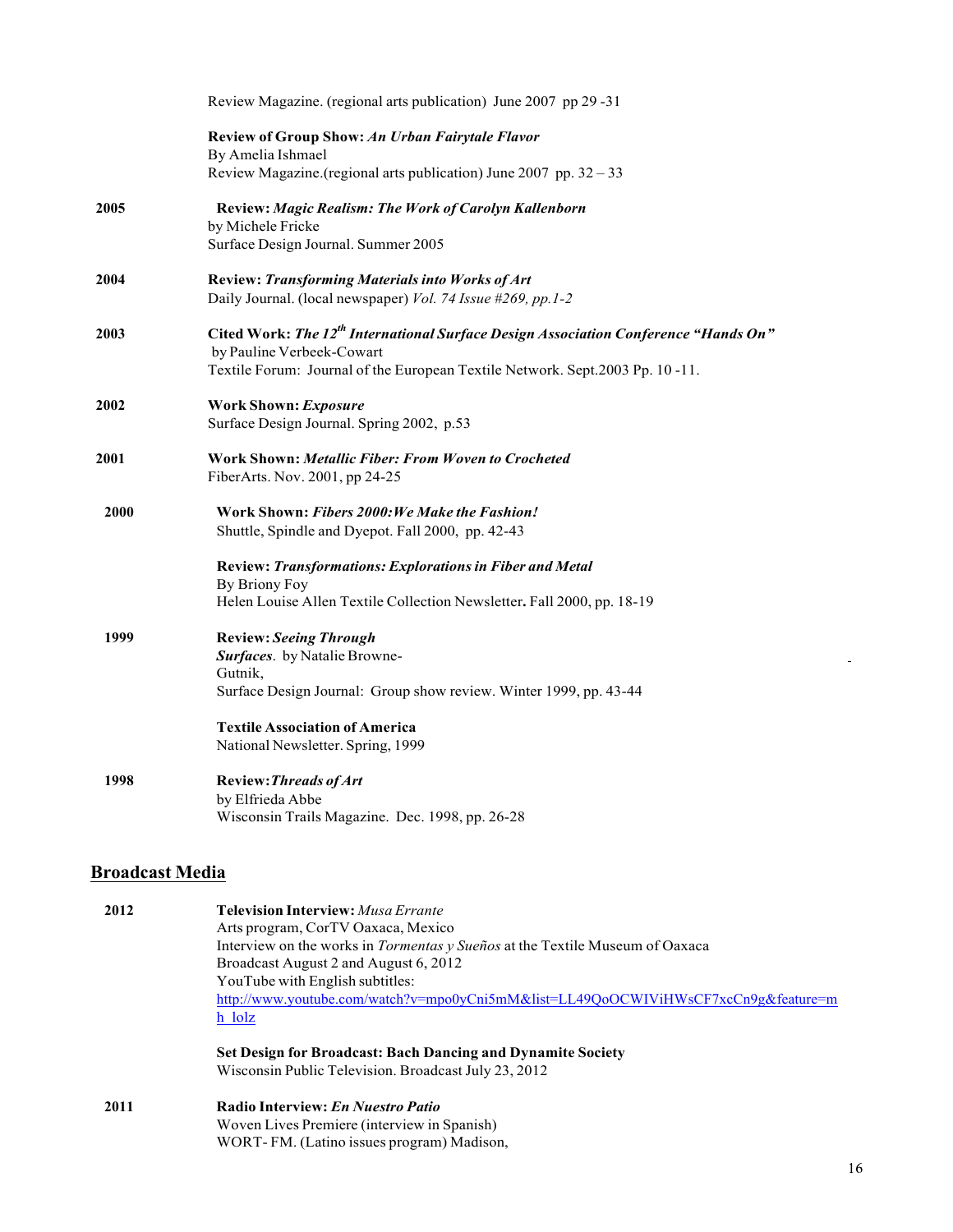|      | WI                                                               |
|------|------------------------------------------------------------------|
| 2010 | <b>Lecture TV Broadcast: Behind the Scenes: Woven Lives</b>      |
|      | Tape and broadcast of 1 hour lecture given at                    |
|      | Latin American Caribbean and Iberian Studies Lunchtime Lecture   |
|      | WYOU Cable TV. (university lecture series) Madison, Wisconsin    |
| 2005 | <b>Radio Interview: Conference and Exhibitions</b>               |
|      | KCUR-FM with Laura Spencer. (local arts program) Kansas City, MO |

## **Wisconsin Idea Grant**

2014

**Baldwin Grant: Community Health and Well-Being Through Design and Micro-Enterprise** Three year project in conjunction with Wisconsin Without Borders-Marketplace, Sites in Mexico, Kenya and Ecuador Faculty co-PI with Professor Jennifer Angus Additional faculty: Assistant Professor Dee Warmath and Instructor Janet Niewold

## **Positions Held That Require Scholarly Competence**

| Fulbright Review Committee: University of Wisconsin-Madison                                                                                                                         |
|-------------------------------------------------------------------------------------------------------------------------------------------------------------------------------------|
| Faculty Lead: Laura Anderson Barbata 2015 Arts Institute Interdisciplinary Arts Residency                                                                                           |
| Graduate Program Applicant Review: Latin American Caribbean and Iberian Studies<br>Scholarship Committee: Cross Campus Graduate Level, Latin American Caribbean and Iberian Studies |
| Graduate Program Applicant Review: Latin American Caribbean and Iberian Studies<br>Scholarship Committee: Cross Campus Graduate Level, Latin American Caribbean and Iberian Studies |
| Scholarship Committee: Cross Campus Graduate Level, Latin American Caribbean and Iberian Studies                                                                                    |
| Conference Chair - Surface Design Association. Off The Grid<br>2009 International Textile Conference. Kansas City, MO                                                               |
| Conference Coordinator - Surface Design Association. Mind and Body<br>2007 International Textile Conference. Kansas City, MO                                                        |
| Conference Coordinator - Surface Design Association. Uncovering the Surface<br>2005 International Textile Conference. Kansas City, MO                                               |
| <b>Board of Directors - Surface Design Association</b><br>Website Director for Surface Design Association. www.surfacedesign.org                                                    |
| <b>Professional Development</b>                                                                                                                                                     |
| <b>Completed Course in Social Entrepreneurship</b><br>Pratt Institute, Brooklyn NY                                                                                                  |
| <b>Research Visit to Indigenous Weavers Non-Profit Organization</b><br>Camino de los Altos, Chiapas, Mexico                                                                         |
| <b>Participation on Panels and Service on Jury</b>                                                                                                                                  |
| <b>Juror:</b> Our Nation of Others: Creative Reaction to <i>Enrique's Journey</i><br>Go Big Read! University of Wisconsin-Madison. Madison, WI                                      |
| Juror: Jerome Fiber Artists Project                                                                                                                                                 |
|                                                                                                                                                                                     |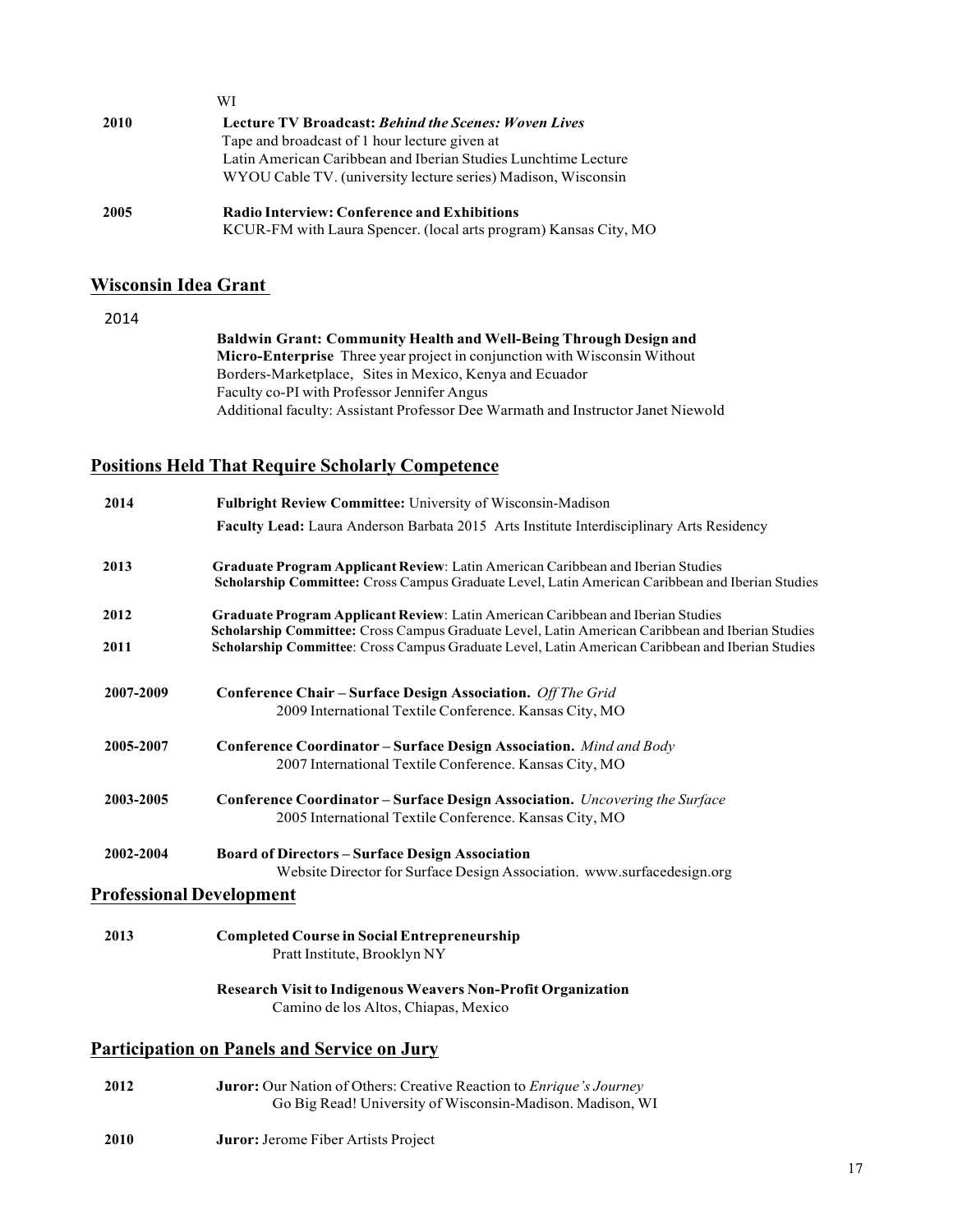|      | Grants Jerome Foundation. St.<br>Paul, MN                                                                    |
|------|--------------------------------------------------------------------------------------------------------------|
| 2009 | <b>Juror:</b> Fashion Show Textile Fusion: An Interactive Fashion Performance<br>Nelson Atkins Museum of Art |
|      | Surface Design Association International Textile Conference. Kansas City, MO                                 |
| 2008 | <b>Juror:</b> Workshops, Lectures and Exhibitions, <i>Off The Grid</i>                                       |
|      | Surface Design Association International Textile Conference. Kansas City, MO                                 |
| 2006 | <b>Juror:</b> Workshops, Lectures and Exhibitions, <i>Mind and Body</i>                                      |
|      | Surface Design Association International Textile Conference. Kansas City, MO                                 |
| 2003 | <b>Juror:</b> Member Show Up Close and Far Away                                                              |
|      | Surface Design Association International Textile Conference. Kansas City MO                                  |
|      | <b>Juror:</b> Member Show <i>Digital Delight</i>                                                             |
|      | Surface Design Association digital banner exhibition. Kansas City, MO                                        |

## **PROFESSIONAL ENRICHMENT**

#### **Travel Related To Research**

**Numerous trips to Mexico** to study textiles and culture **Costa Rica** to study textiles and culture 2010 **Turkey** to study textiles and culture 2009 **Morocco** to study textiles and culture 2007 **Textile Tour Leader** Mexico. Summer 2006 **Peru** to study textiles and culture 2005

#### **Conferences Attended**

#### **The Archeology Channel Film Festival and Conference Eugene, OR** May 2013

**Textile Society of America** *Textiles and Politics* Washington DC 2012

**European Textile Network Conference** Kaunas, Lithuania 2011

**Surface Design Association Conference** Minneapolis, MN 2011

*First Encounter of the Ibero-American Textile Network* San José, Costa Rica 2010

**Artwear Symposium** Textile Center of Minnesota. Minneapolis, MN 2010

*Off The Grid* Surface Design Association International Conference. Kansas City, MO 2009

*Breaking New Ground* Surface Design Association/Studio Art Quilters Association Wayne Art Center. Wayne, PA 2008

*Mind And Body* Surface Design Association International Conference. Kansas City, MO 2007